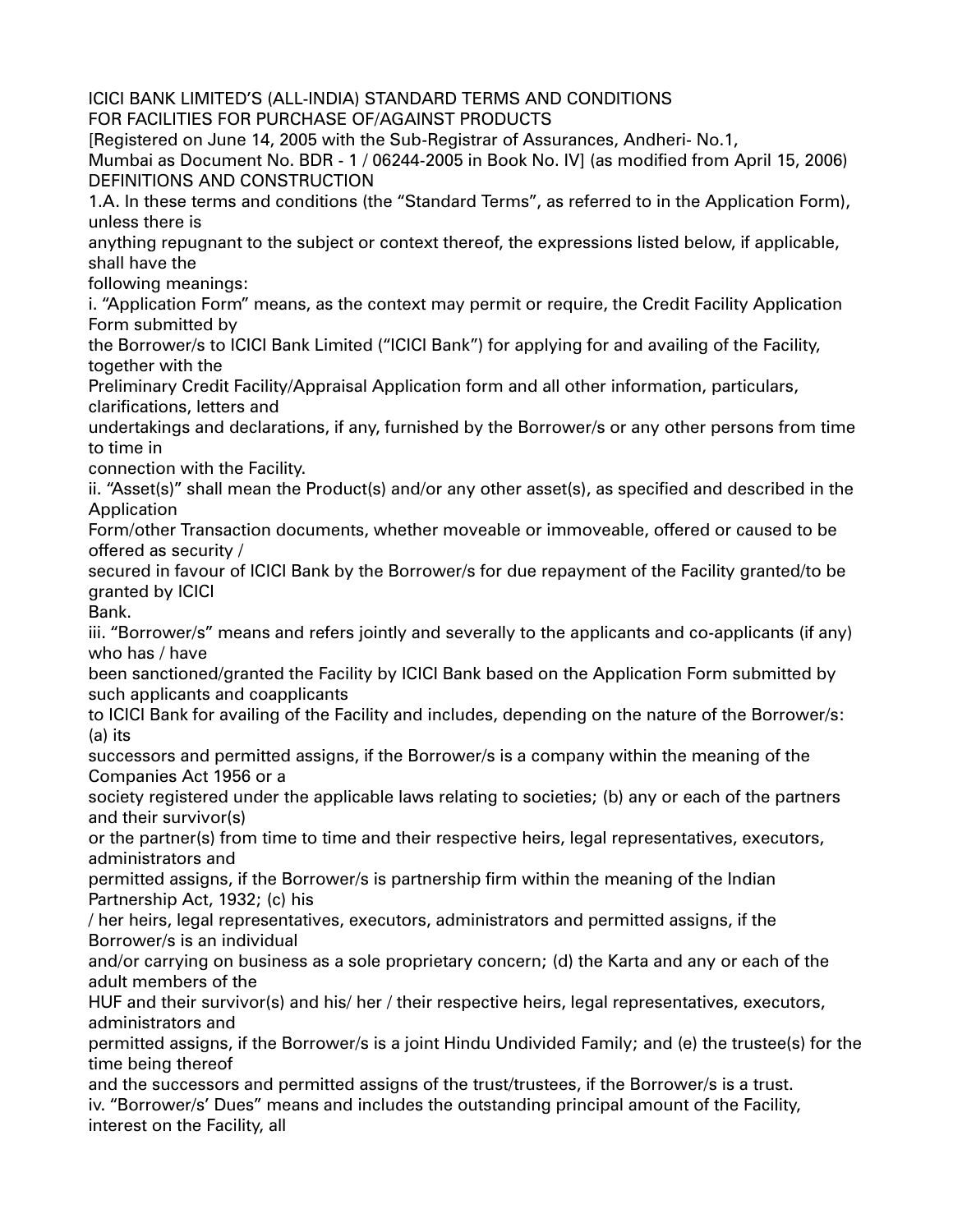other interest, all fees, costs, charges, expenses, stamp duty and all other sums whatsoever payable by the Borrower/s

to ICICI Bank in accordance with the Loan Terms and the Transaction Documents, as well as all other monies

whatsoever stipulated in or payable by the Borrower/s under the Loan Terms.

v. "Business Day" means a day on which the relevant/local office of ICICI Bank, as specified in the Application Form, or

such other office as may be notified by ICICI Bank to the Borrower/s, is open for normal business transactions.

vi. "Due Date" means the date(s) on which any amounts in respect of the Borrower/s' Dues including the principal

amounts of the Facility, interest and/or any other monies, fall due as specified in the Application Form and/or the

Loan Terms and the other Transaction Documents.

vii. "Facility" means such amount of the loan/financial assistance which is applied for / availed of by the Borrower/s,

as specified by the Borrower/s in the Application Form.

viii. "Indebtedness" means any indebtedness whatsoever of the Borrower/s at any time for or in respect of monies

borrowed, contracted or raised (whether or not for cash consideration) or liabilities contracted by whatever means

(including under guarantees, indemnities, acceptance, credits, deposits, hire-purchase and leasing).

ix. "Material Adverse Effect" means the effect or consequence of any event or circumstance which is or is likely to be:

(a) adverse to the ability of the Borrower/s or any person to perform or comply with any of their respective obligations

under the Loan Terms in accordance with their respective terms; or (ii) prejudicial to any of the businesses, operations

or financial condition of the Borrower/s or of any person who is party to any Transaction Document.

x. "Person(s)" includes an individual, corporation, partnership, joint venture, association of persons, trust,

unincorporated organisation, government (central, state or otherwise), sovereign state, or any agency, department,

authority or political subdivision thereof, international organisation, agency or authority (in each case, whether or not

having separate legal personality) and shall include their respective successors and assigns and in case of an individual

shall include his legal representatives, administrators, executors and heirs and in case of a trust shall include the

trustee or the trustees for the time being.

xi. "RBI" means Reserve Bank of India.

xii. "Transaction Documents" include all writings and other documents executed or entered into, or to be executed or

entered into, by the Borrower/s or, as the case may be, any other person, in relation, or pertaining, to the Facility and

each such Transaction Document as amended from time to time.

1.B. In these Standard Terms, unless the contrary intention appears:

(a) a reference to:

an "amendment" includes a supplement, modification, novation, replacement or re-enactment and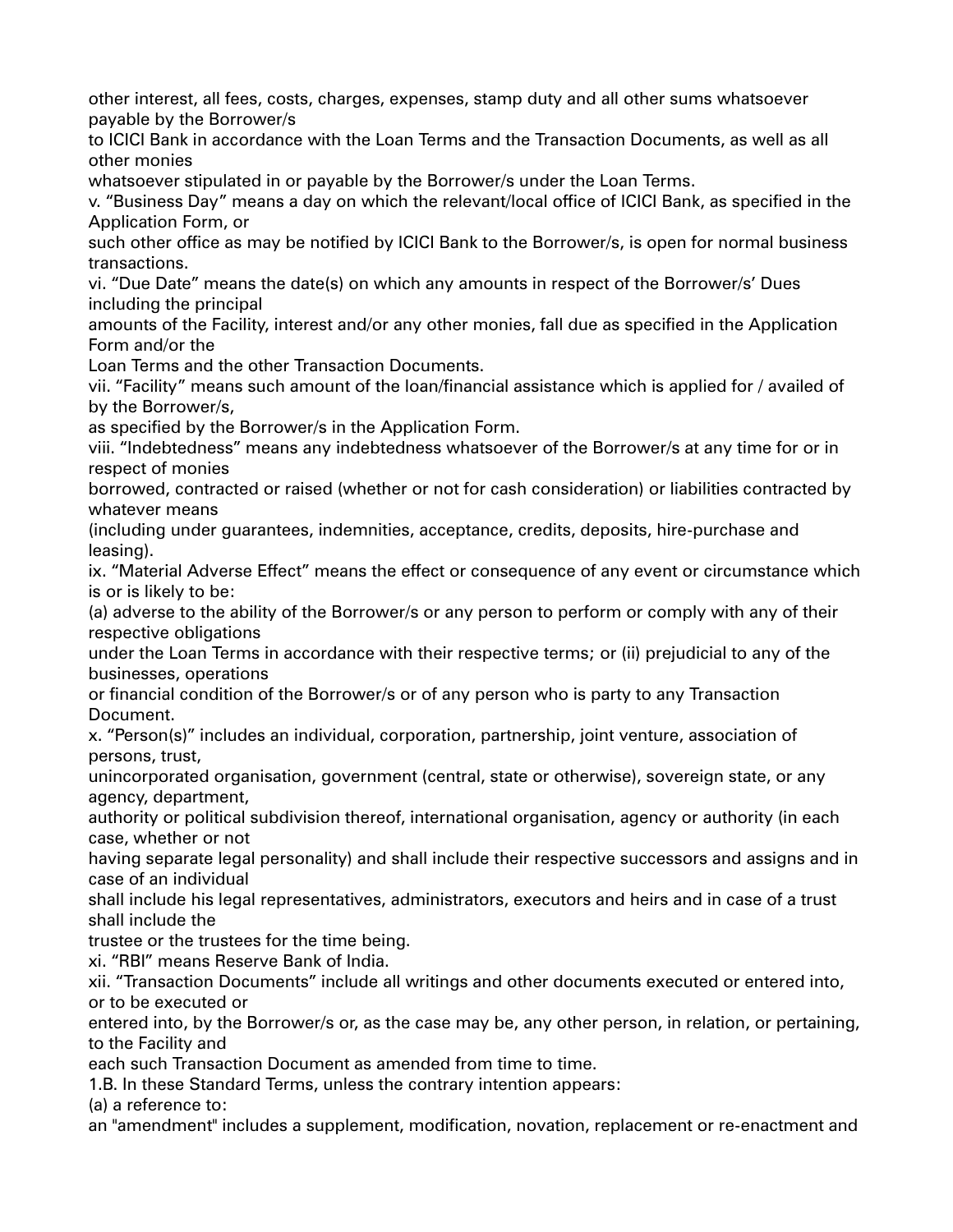"amended" is to be

construed accordingly;

"assets" include all properties whatsoever both present and future, (whether tangible, intangible or otherwise)

(including intellectual property and intellectual property rights), investments, cash-flows,

revenues, rights, benefits,

interests and title of every description;

an "authorisation" includes an authorisation, consent, clearance, approval, permission, resolution, licence, exemption,

filing and registration;

"encumbrance" includes a mortgage, charge, lien, pledge, hypothecation, security interest or any lien of any

description whatsoever.

"law" includes any constitution, statute, law, rule, regulation, ordinance, judgement, order, decree, authorisation, or

any published directive, guideline, requirement or governmental restriction having the force of law, or any

determination by, or interpretation of any of the foregoing by, any judicial authority, whether in effect as of the date

of signing/submission of the Application Form or thereafter and each as amended from time to time.

(b) the singular includes the plural (and vice versa);

(c) the headings in these Standard Terms are inserted for convenience of reference only and are to be ignored in

construing and interpreting the Loan Terms;

(d) reference to the words "include" or "including" shall be construed without limitation;

(e) reference to a gender shall include references to the female, male and neuter genders;

(f) all approvals, permissions, consents or acceptance required from ICICI Bank for any matter shall require the "prior",

"written" approval, permission, consent or acceptance of ICICI Bank;

(g) in the event of any disagreement or dispute between ICICI Bank and the Borrower/s regarding the materiality of any

matter including of any event, occurrence, circumstance, change, fact, information, document, authorisation,

proceeding, act, omission, claims, breach, default or otherwise, the opinion of ICICI Bank as to the materiality of any

of the foregoing shall be final and binding on the Borrower/s.

Note: All capitalised terms used but not specifically defined herein shall have the respective meanings ascribed to

them under the Application Form.

FACILITY AND DISBURSEMENT

1. The principal amount of the Facility applied for / availed of by the Borrower/s shall be the amount specified in the

Application Form.

2. The Facility shall, as per the request of the Borrower/s, be disbursed by ICICI Bank to the Borrower/s and/or to such

Person(s) as specified/directed in the Application Form; all such handing over of the amount of the Facility to such

Person(s) as may be directed by the Borrower/s shall be deemed to be disbursements made to the Borrower/s.

3. Once the Application Form submitted by the Borrower/s is accepted by ICICI Bank, the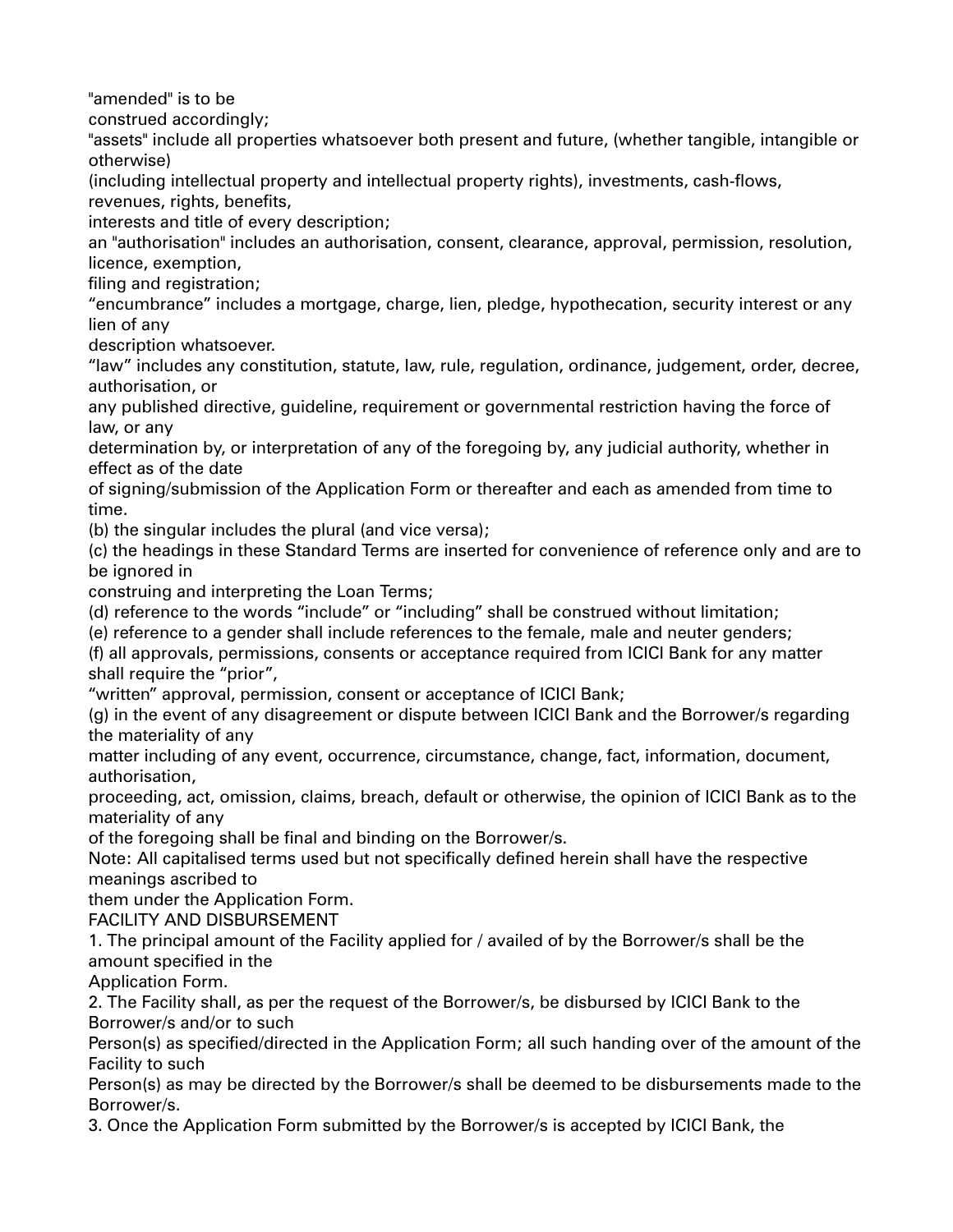Borrower/s shall not be

entitled to cancel the Facility or refuse to accept disbursement of the Facility, except with approval of ICICI Bank and

payment to ICICI Bank of such cancellation or foreclosure charges as may be stipulated by ICICI Bank.

4. The Borrower/s shall be liable to pay interest on the Facility at the rate and on the date(s) specified in the

Application Form. The rate of interest payable by the Borrower/s shall be subject to changes based on guidelines /

directives issued by RBI to banks from time to time. The Borrower/s also note and acknowledge that ICICI Bank is

obliged to give effect to any revision of interest rates, whether upwards or downwards, on all existing

advances/financial assistances as per the RBI guidelines/directives.

5. In cases where the Facility applied for is for the purchase of the Product(s), the Borrower/s shall, prior to and as a

condition for disbursement of the Facility by ICICI Bank, provide ICICI Bank with documents evidencing the payment of

Borrower/s contribution towards the purchase of the Product(s), if any, as specified in the Application Form. If any of

such amounts continue to remain unpaid by the Borrower/s after the disbursement of the Facility by ICICI Bank, ICICI

Bank shall be entitled, as agent/attorney of the Borrower/s, to cancel or rescind the Borrower/s' order/booking for

the Product(s) with the relevant manufacturer/seller/ dealer and to collect the refund of the booking price (after any

deductions that may be made by the manufacturer/dealer/seller) and adjust the same against any monies that may be

due or payable by the Borrower/s to ICICI Bank.

6. The Borrower/s shall be solely liable to bear any increases in the price of the Product(s) and/or the costs of insuring

or registering the Product(s).

PAYMENT, PREPAYMENT AND OTHER CHARGES

7. The Borrower/s shall repay the Facility to ICICI Bank in such number of instalments, and with such instalment/s

being of such amounts and on the Due Date(s) as is specified in the Application Form (time being of the essence of the

contract); such instalments are hereinafter referred to, individually, as an "Instalment" and, collectively, as the

"Instalments". ICICI Bank shall be entitled to vary/modify the Instalment/s (including increases in the amount of one or

more Instalment/s) in the event of changes to the interest rate on the Facility. The expression "Instalments" shall

comprise of both the principal amount of the Facility and interest thereon.

8. The Borrower/s may repay / pay the Instalments and other monies in respect of the Facility through any one of the

following modes – post-dated cheques ("PDC method") / the Electronic Clearing System (Debit Clearing) as notified by

the RBI ("ECS method")/ direct debit from the Borrower/s' bank account with ICICI Bank ("Direct Debit method") / by

deduction from the Borrower/s' salary ("Salary Debit method") / by directly paying amounts by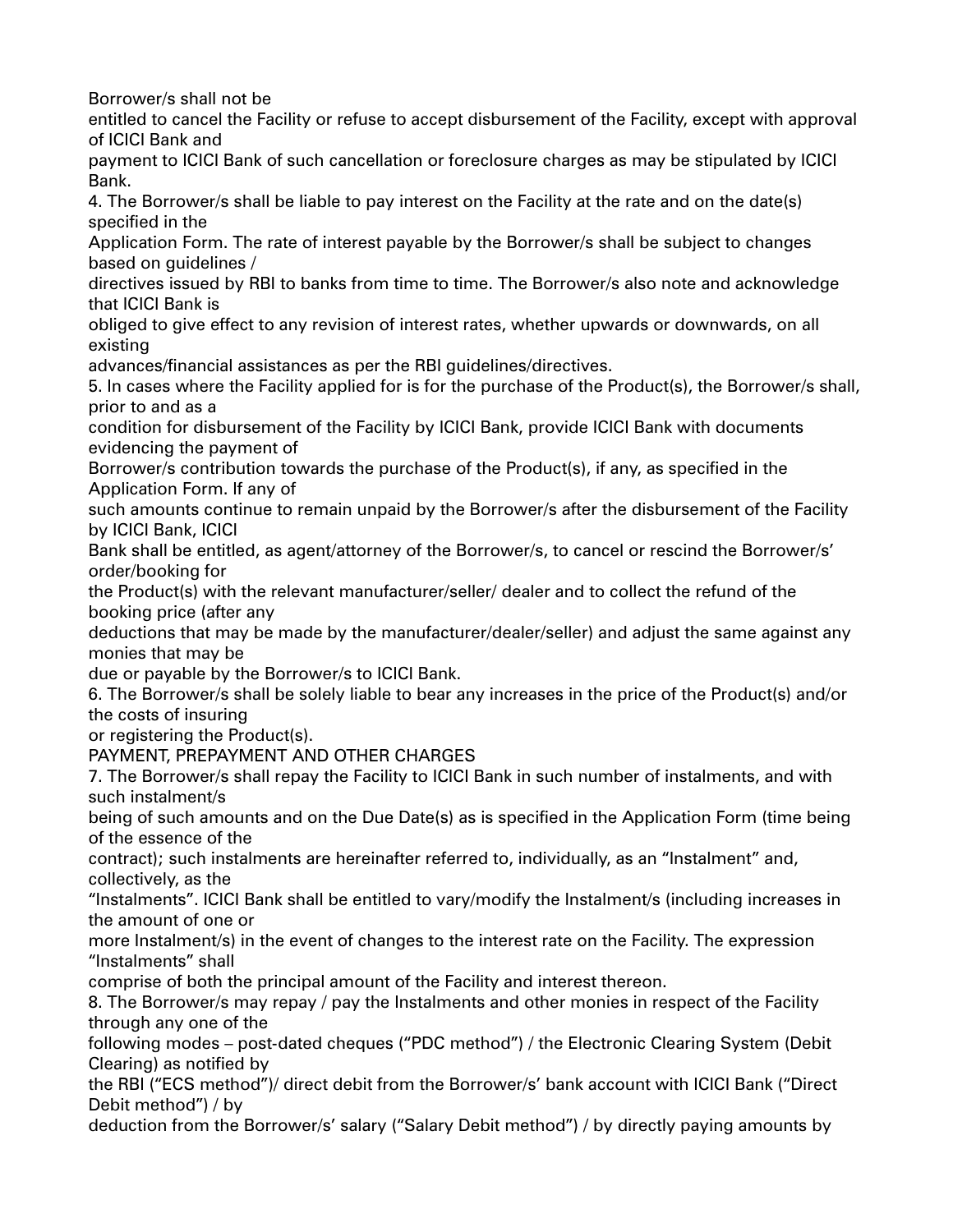cash or cheque/draft

(issued in the name of "ICICI Bank Limited") when due to ICICI Bank ("Direct Payment method") / by any other

method, and as has been selected by the Borrower/s in the Application Form or as may be required by ICICI Bank. ICICI

Bank may, in its sole discretion, require the Borrower/s to adopt or switch to any alternate of mode of payment and

the Borrower/s shall comply with such request, without demur or delay. The method for payment as selected by the

Borrower/s in the Application Form or the mandates given by the Borrower/s under any payment mode cannot be

cancelled or revoked by the Borrower/s without prior consent of ICICI Bank. If the Borrower/s cancels or revokes (or

attempts to cancel or revoke) such mandates without the prior consent of ICICI Bank, such acts of the Borrower/s shall

be deemed to have been committed with a criminal intent and ICICI Bank shall be entitle to initiate appropriate

criminal proceedings against the Borrower/s.

9. The number of advance Instalments, as mentioned in the Application Form, paid by the Borrower/s to ICICI Bank (or

its nominees) prior to disbursement of the Facility (or at any other time, as may be specified by ICICI Bank) shall be

adjusted against the payment of the last Instalments (of an equal number) or in any other manner as decided by ICICI

Bank. The Borrower/s shall not be eligible to any interest on the amount of such advance Instalments.

10. Notwithstanding anything contained in the Loan Terms or the Transaction Documents, and irrespective of the mode

of payment selected by the Borrower/s in the Application Form, upon any default by the Borrower/s in payment of one

or more Instalments on the Due Date pertaining to the Facility or any non-realisation of the Instalments on the Due

Date by ICICI Bank, ICICI Bank shall be entitled, without prejudice to it's other rights under the Loan Terms, to present

and/or re-present the post-dated cheques, if any, issued by the Borrower/s in favour of ICICI Bank in connection with

the Facility. Irrespective of the mode of payment/repayment selected by the Borrower/s in the Application Form, ICICI

Bank shall, as it may deem appropriate and necessary, be entitled to require the payment and/or collection of the

Instalments and all other amounts comprising the Borrower/s' Dues as expressed in the Application Form, or the post

dated cheques, if any, submitted by the Borrower/s, by means of the RBI's electronic clearing system (debit), by itself

or through such other person permitted for the same, instead of and in lieu of presenting / representing such post

dated cheques, if any, issued by the Borrower/s in favour of ICICI Bank or utilizing any other mode or manner of

payment or repayment of the Instalments and all other amounts comprising the Borrower/s' Dues, provided that such

right of ICICI Bank shall be without prejudice to its other rights under the Loan Terms (including the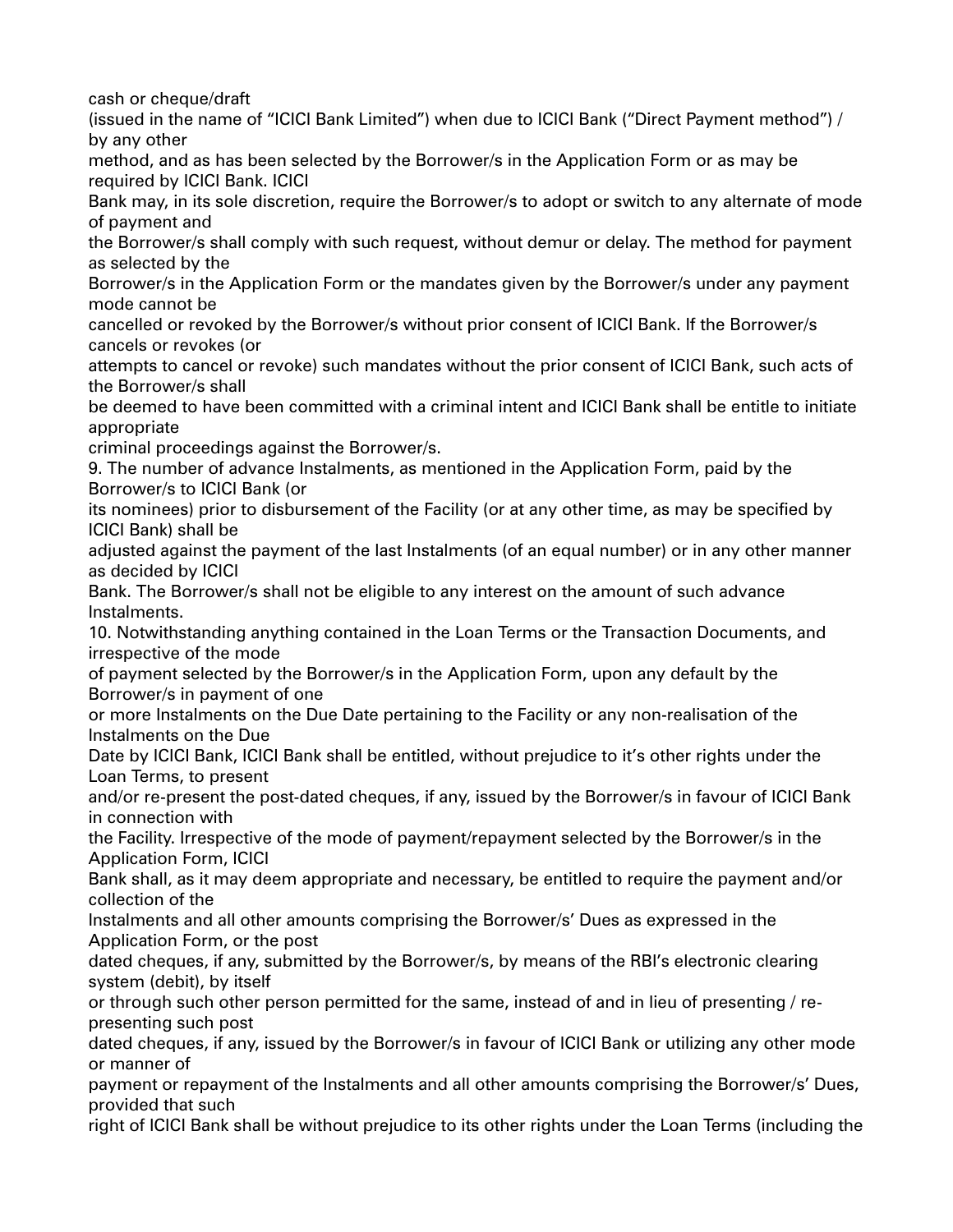right to re-present

the post dated cheques), in case of any failure to receive the Instalments or any other amounts due, through the

electronic clearing system (debit) for any reason whatsoever.

11. The Borrower/s shall at all times maintain sufficient funds in his/her/their bank account/s to ensure that the

cheques or post-dated cheques, if any, issued by the Borrower/s are not dishonoured and the Instalments are received

/realised by ICICI Bank before the applicable Due Date(s).

12. Notwithstanding the mode of repayment/payment selected by the Borrower/s in the Application Form, the

Borrower/s shall continue to remain at all times liable and responsible for ensuring the payment/repayment of all

Instalments and all other monies in respect of the Facility to ICICI Bank on or before the relevant Due Date(s) without

any further notice/intimation being given by ICICI Bank and all such amounts payable by the Borrower/s to ICICI Bank

shall be paid, at such place/s as ICICI Bank may specify, without any deductions whatsoever so as to enable ICICI Bank

to fully realise the amounts due on or before the respective Due Date(s). Credit for payments by any method will be

given only on realisation or on the relative Due Date(s) whichever is later. The acceptance by ICICI Bank of any

payment which is less than the full Instalment or other amounts due and owing at such time shall not constitute a

waiver of ICICI Bank's right to receive payment in full at such time or at any subsequent time or a waiver of any other

rights whatsoever of ICICI Bank under the Loan Terms.

13. The Borrower/s shall not be entitled to cancel or issue stop-payment instructions with respect to the post-dated

cheques for so long as the Facility (or any part of the Borrower/s' Dues) is outstanding and any such acts of the

Borrower/s shall be deemed to have been committed with an intention to cheat ICICI Bank and avoid prosecution under

the Negotiable Instruments Act, 1881, and ICICI Bank shall be entitled to initiate appropriate criminal proceedings

against the Borrower/s.

14. The Borrower/s shall promptly replace the post-dated cheques and/or the mandates, agreements and/or other

documents executed for payment of the Instalments and issue fresh post-dated cheques, mandates, agreements and/or

other documents in lieu thereof to the satisfaction of ICICI Bank, if ICICI Bank is facing any difficulty/inconvenience/impediment for any reason whatsoever in presenting such cheques / issuing debit instructions

or if required at any time by ICICI Bank at its sole discretion.

15. The Borrower/s may, subject to prior approval by ICICI Bank, be permitted to swap/ exchange the post-dated

cheques issued to ICICI Bank with alternate post-dated cheques drawn on another bank (as approved by ICICI Bank)

subject to payment to ICICI Bank of the "cheque swap" charges as specified in the Application Form.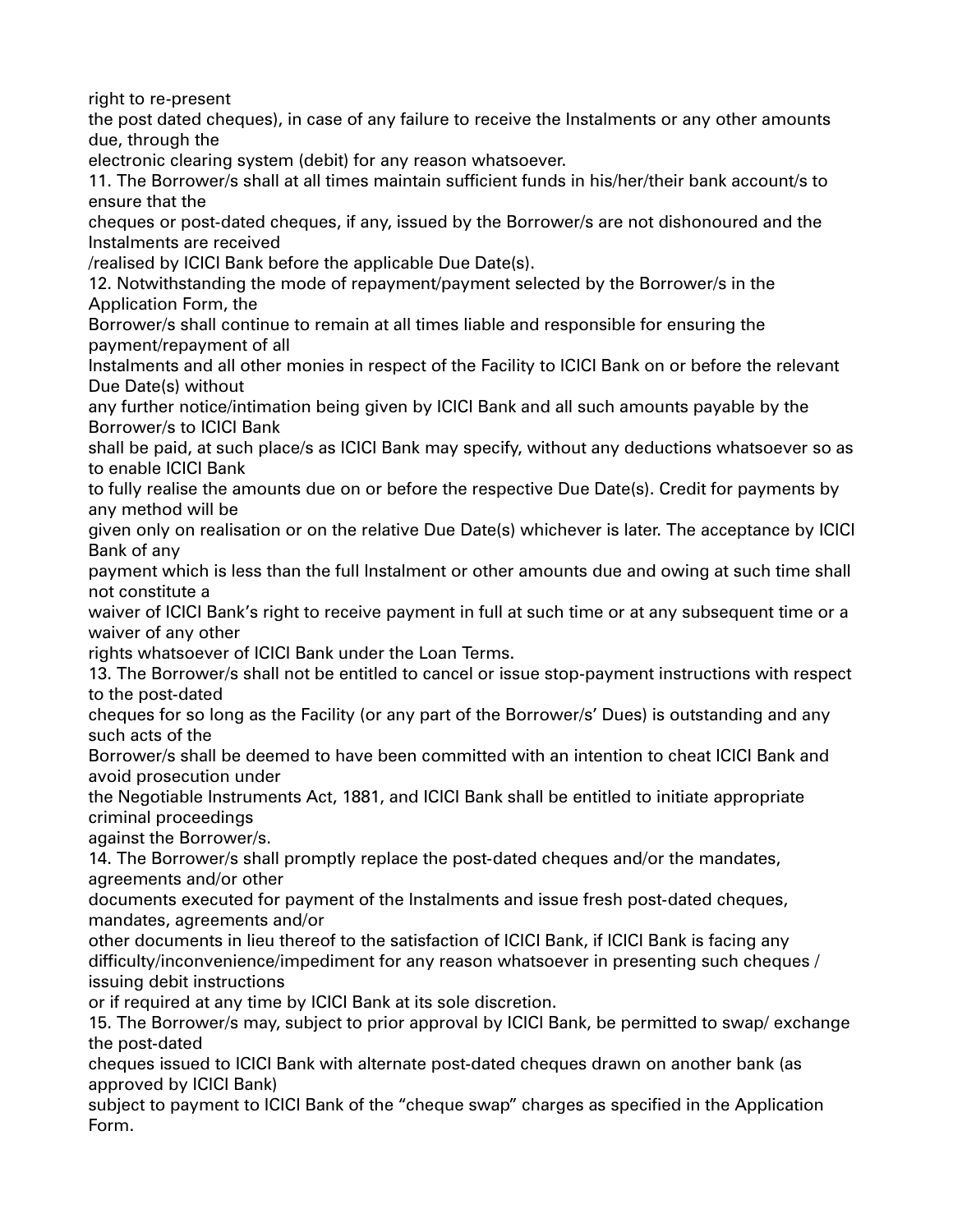16. The payment of the Instalments shall commence and continue as per the schedule specified in the Application Form

irrespective of any non-delivery/delayed-delivery of the Product(s), and whether or not the Product(s) are defective or

not working or under repair, and any dispute/difference whatsoever between any parties in relation to the Product(s)

shall not entitle the Borrower/s to withhold or delay payment of any Instalment or other sum.

17. The Borrower/s shall not, without the approval of ICICI Bank (which approval may be given subject to such terms

and conditions as may be stipulated by the Bank including payment of minimum prepayment amount, prepayment

premium or discounted interest and/or any other charges, plus applicable interest tax or other statutory levy), prepay

the outstanding principal amount of the Facility together with all outstanding interest and other charges and monies

payable thereon in full or in part, before the Due Dates. In the event any part prepayment of the Facility is permitted

by ICICI Bank, the repayment schedule/amount of Instalment(s) as specified in the Application Form shall be amended

by ICICI Bank and the Borrower/s shall thereafter make payment of the Instalments as per such amended schedule. Any

such prepayment shall take effect only after cash has been received or cheques issued by the Borrower/s for such

prepayment have been cleared in favour of ICICI Bank.

18. If the Borrower/s default/s in making payment of any Instalment/s or any other amounts comprising the

Borrower/s' Dues to ICICI Bank on the respective Due Date(s), the Borrower/s shall be liable to pay further interest at

the rate specified in the Application Form (plus applicable interest tax or other statutory levy) on all such

outstanding/unpaid amounts from the relevant Due Date till the date of payment of such entire amount. Such further

interest shall be in addition to any other charges, which the Borrower/s is liable to pay to ICICI Bank in terms of the

Loan Terms.

19. Interest and further interest shall accrue from day to day and shall be computed on the basis of 365 days a year

and the actual number of days elapsed.

20. If the Due Date in respect of any amounts payable in respect of the Facility under the Loan Terms falls on a day

which is not a Business Day at the place where the payment is to be made, the immediately preceding Business Day

shall be the Due Date for such payment.

21. The Borrower/s shall bear all interest tax, service tax, all other imposts, duties (including stamp duty and relevant

registration and filing charges and taxes (of any description whatsoever) as may be levied from time to time by the

Government or other authority and all other costs and expenses whatsoever (including but not limited to any costs and

expenses incurred by ICICI Bank) in connection with/on (a) the application for, and the grant and repayment of, the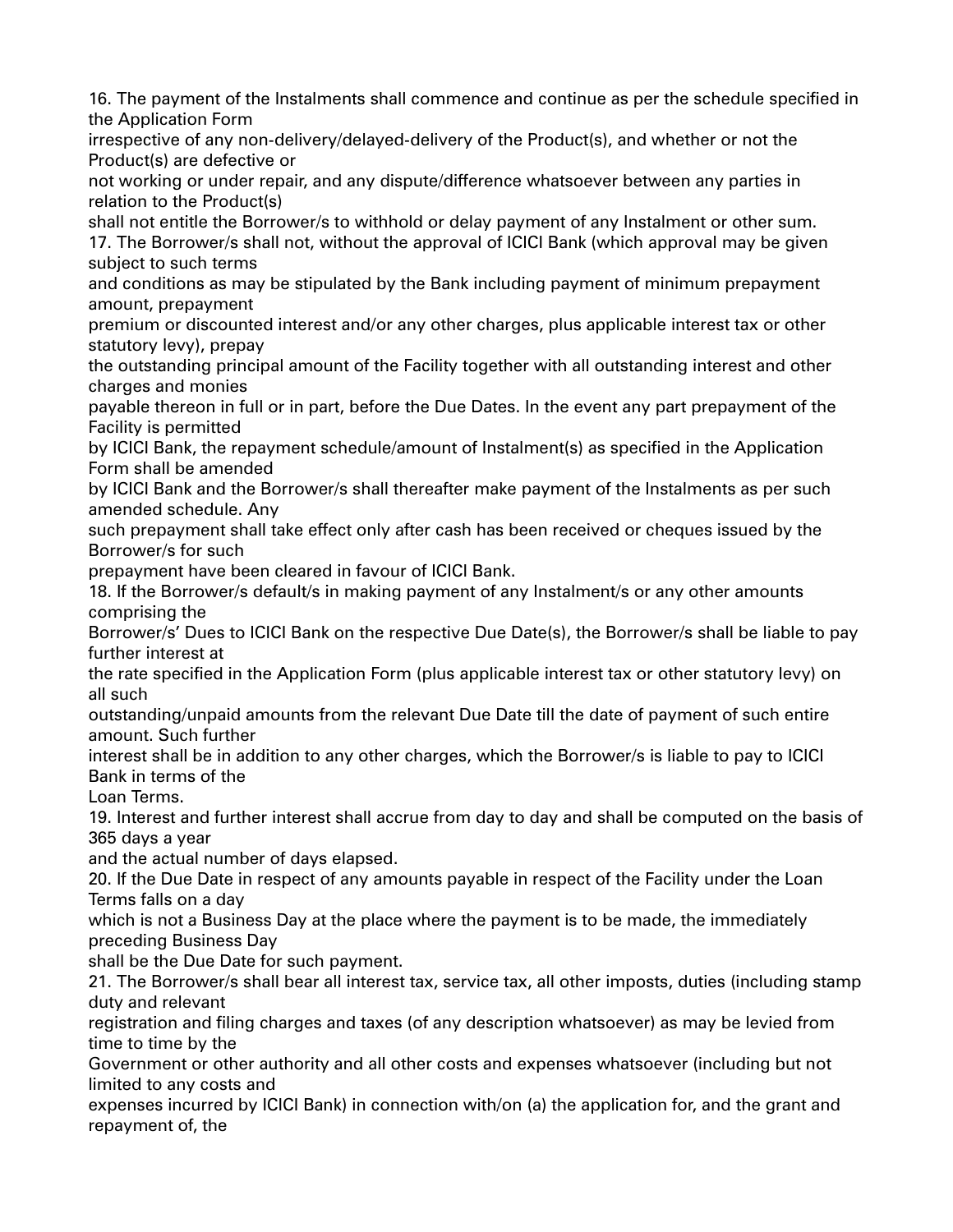Facility, (b) the Application Form, Standard Terms and/or any Transaction Document, (c) recovery and realisation of the Borrower/s' Dues, (d) the creation, enforcement and realisation of the security (including taking possession of, maintaining, storing and selling/transfer/encashment of the Asset(s)), (e) repairing of the Assets(s) and clearance of arrears of all taxes and any other charges and levies payable to the Government in respect of the Asset(s), (f) inspections, (g) insuring the Asset(s), and (h) ICICI Bank's advocate's fees and expenses for any of the above. The Borrower/s shall also pay / reimburse ICICI Bank for all and any losses, damages, costs, charges, claims, expenses and liability of any kind or nature whatsoever (including but not limited to any stamp duty, other duties, taxes, charges and penalties and/or any increases in costs to ICICI Bank by reason of any change in law, or in its interpretation or administration, under/in relation to the Application, the Standard Terms and the security, if any, to be created by the Borrower/s) suffered, sustained or incurred by ICICI Bank in connection with any of the above matters if and when the same is required to be paid according to the laws for the time being in force. 22. In the event of the Borrower/s failing to pay the monies referred to above, ICICI Bank shall be at liberty (but shall not be obliged) to pay the same. The Borrower/s shall reimburse all sums paid by ICICI Bank in accordance with the provisions contained herein. The Borrower/s shall reimburse all sums paid and/or expenses incurred by ICICI Bank (including by or on behalf of their representatives / consultants / appraiser) in relation to the Facility within 7 days from the date of notice of demand from ICICI Bank. All such sums shall carry interest from the date of payment till such reimbursement at the rate of further interest specified in the Application Form. 23. Notwithstanding any of the provisions of the Indian Contract Act, 1872 or any other applicable law, or any terms and conditions to the contrary contained in the Loan Terms and/or the other Transaction Documents, ICICI Bank may, at its absolute discretion, appropriate any payments made by the Borrower/s in accordance with the Loan Terms and/or the Transaction Documents and any amounts realised by ICICI Bank by enforcement of security or otherwise, towards the dues payable by the Borrower/s to ICICI Bank under the Loan Terms and/or any other agreements whatsoever between the Borrower/s and ICICI Bank and in any manner whatsoever. Notwithstanding any such appropriation by ICICI Bank towards settlement of any dues payable by the Borrower/s to ICICI Bank under any other agreements between the Borrower/s and ICICI Bank, the Borrower/s shall continue to remain liable to ICICI Bank for all outstanding/remaining amounts comprising the Borrower/s' Dues. THE PRODUCT(S) 24. The Borrower/s shall be solely and exclusively responsible for the quality, condition, fitness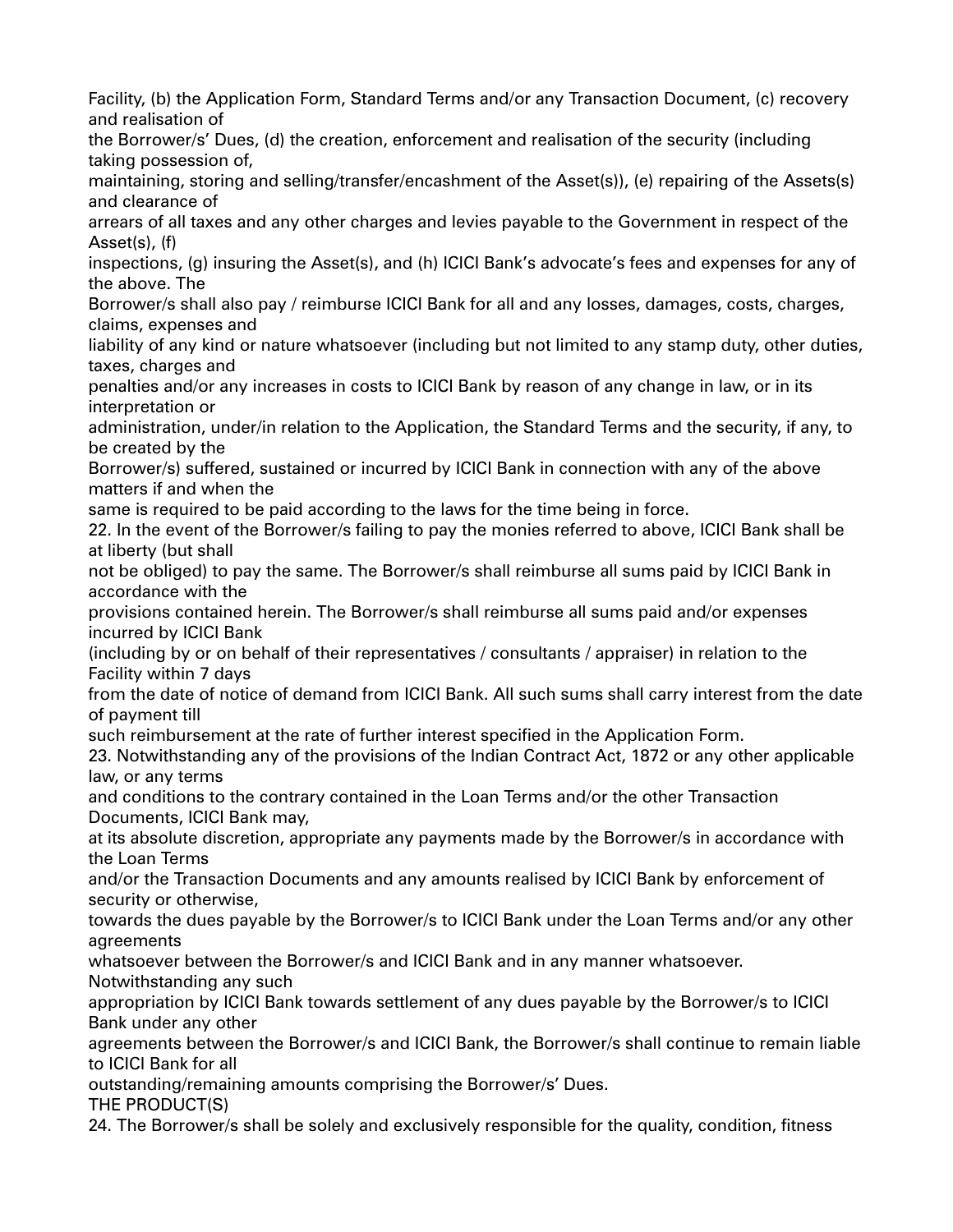and performance of

the Product(s) and for getting/ensuring delivery of the Product(s) from the manufacturer/dealer/seller, as the case

may be, and ICICI Bank shall not be liable or responsible for any delay in delivery (or non-delivery) of the Product(s) or

any demurrage cost or for any defect or variation in the quality, condition or fitness or performance of the Product(s)

or any guarantees or warrantees given by the manufacturer/dealer/seller in respect thereof. ICICI Bank shall not be

liable for, or bound by, any representations or warranties, whatsoever made by manufacturer/dealer/seller in respect

of the Product(s) or any agent of such manufacturer/dealer/seller.

25. Where the Product(s) is/are motor vehicles (as defined under the Motor Vehicles Act) or any other machinery,

equipment or item requiring registration under any law for the time being in force, the Borrower/s shall, within 10

days from the date of approval of the Application Form or delivery of the Product(s) (whichever is earlier), have such

Product(s) registered with the appropriate Registering Authority, and submit a certified copy of the Registration

Certificate to ICICI Bank. In event such Product(s) is offered as security to ICICI Bank, the registration of the Product(s)

with the relevant Authority should be made clearly indicating the fact that such Product(s) is/are exclusively charged

in favour of ICICI Bank. Wherever required/applicable (such as in the case of commercial vehicles/vehicles-for-hire),

the Borrower/s shall also obtain all necessary permissions/licences from the concerned authorities for plying/using the

Product(s) across/in the State or area in which such Product(s) is/are registered.

26. Where the Facility has been availed of for foreclosing an existing loan against any Product(s) and where the

Product(s) needs to be registered with any Authority under any law for the time being in force, then the Borrower/s

shall within 7 days from disbursement of the Facility get the previous charge removed from the Product(s)' certificate

and/or the records of the appropriate registering authority and have the Product(s) re-registered with such Registering

Authority. In the event such Product(s) is offered as security to ICICI Bank, the registration of the Product(s) with the

relevant Authority should be made clearly indicating the fact that such Product(s) is/are exclusively charged in favour

of ICICI Bank. The Borrower/s shall forthwith deliver a certified copy of the Registration certificate (with necessary

endorsement, as the case may be) to ICICI Bank.

27. Where full details of the Product(s) (such as engine number/chassis number/serial number, registration number,

etc., as required to be specified in the Application Form) is/are not available at the time of submitting the Application

Form, the Borrower/s shall furnish all such details of the Product(s) to ICICI Bank, in such format as specified by ICICI

Bank, within 3 (three) days of delivery of the Product(s) or receipt of such details (such as the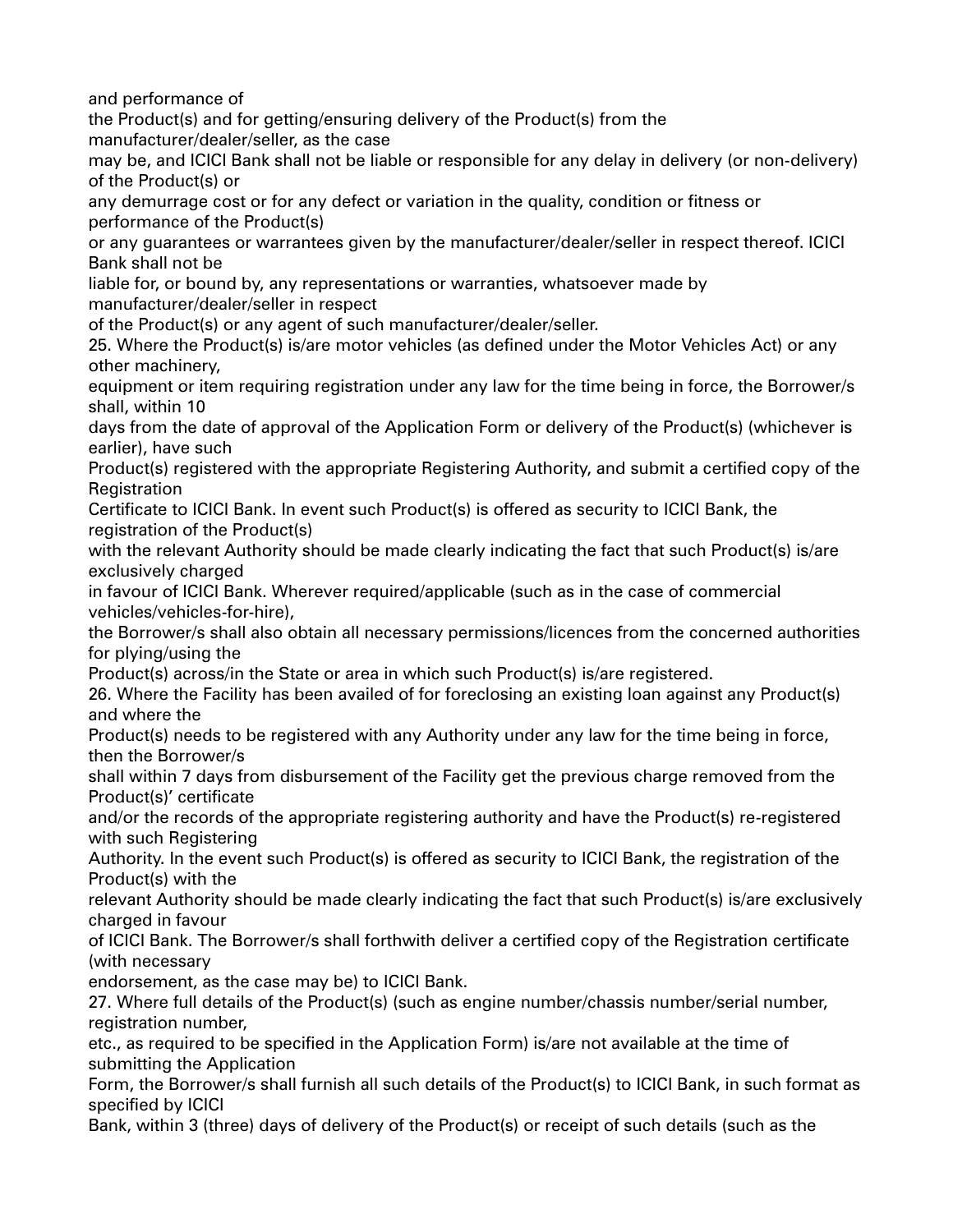registration number of

vehicles) from the appropriate authority.

28. In the event any security is created in favour of ICICI Bank on the Asset(s), the Borrower/s shall, if required by ICICI

Bank, affix a plates/sticker on the Asset(s), indicating the fact of charge of the Product(s) in favour of ICICI Bank,

which such plate/sticker shall be constantly affixed on the Asset(s) for as so long as any portion of the Borrower/s'

Dues remains outstanding from the Borrower/s to ICICI Bank.

29. The Asset(s) shall, so long as the Facility or any part thereof is outstanding to ICICI Bank, be subject to the

charge/security created/to be created in favour of ICICI Bank. The Borrower/s shall duly use, operate and keep the

Asset(s) in sound working and repair condition under the Borrower/s own possession and control and the Borrower/s

shall not enter into any agreement/ arrangement whatsoever with any person, body or authority for the use, transfer

or disposal of the Asset(s). Wherever required by ICICI Bank, the Borrower/s shall arrange for/enter into annual

maintenance contracts with the manufacturers/suppliers of the Products to the satisfaction of ICICI Bank and shall

keep such maintenance contracts renewed and subsisting for as long as any amounts remain due and payable to ICICI

Bank. The Borrower/s will not part with the possession, give on hire, lease, leave and license or conduct any

arrangement or otherwise deal with the Asset(s) or any part thereof without prior consent of ICICI Bank.

30. The Borrower/s shall keep the Asset(s) free from any and all liens, charges and encumbrances whatsoever, save

and except for the first and exclusive charge created/to be created in favour of ICICI Bank, and the Borrower/s shall

not hypothecate, mortgage, pledge, charge, encumber, sell, assign, transfer, hire, lease, let out or otherwise part with

possession of the Asset(s) in any manner whatsoever.

31. Any such direct or indirect agreement/ arrangement, lien, charge, encumbrance, hire, lease, transfer or parting

with possession of the Asset(s), as referred to in Clauses 29 and 30 above, shall be deemed to be an act of criminal

breach of trust and cheating by the Borrower/s and ICICI Bank shall be entitled in such circumstances, without any

prejudice to the other rights of ICICI Bank under law and/or the Loan Terms, to initiate appropriate criminal

proceedings against the Borrower/s.

32. The Borrower/s shall take consent from ICICI Bank if the Asset(s) is/are proposed to be removed/taken outside the

territorial borders of the State in which the Asset(s) is registered or removed or taken out of the address/location as

specified in the Application Form at/in which such Asset(s) was to be kept, fixed or stored as specified on a permanent

basis or for a continuous period of more than 60 days.

33. The Borrower/s shall permit ICICI Bank (and any of its representatives), at all times, to inspect,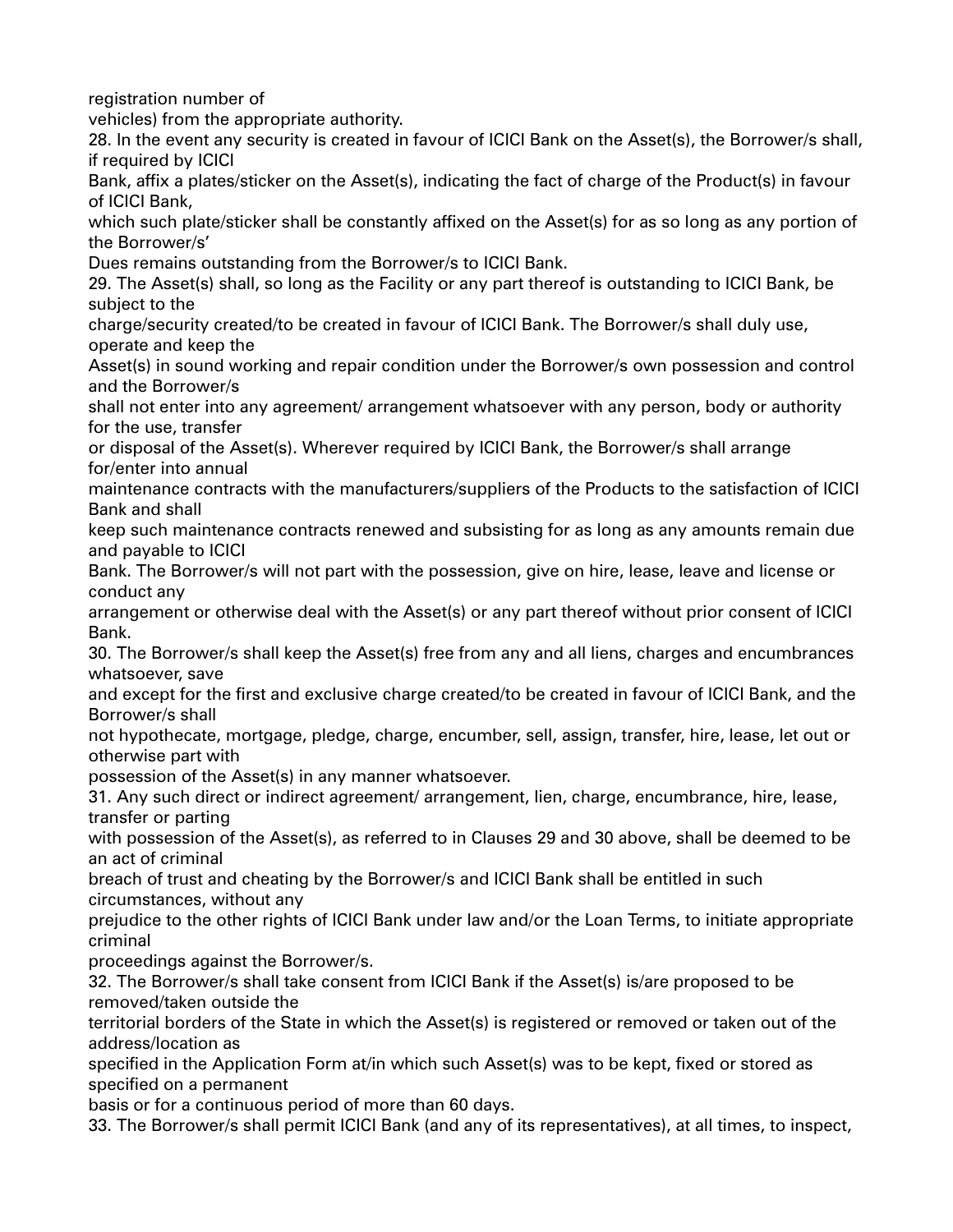view and examine

the state and condition of the Asset(s) and/or the documents relating thereto. The Borrower/s shall also, if required by

ICICI Bank, produce the Asset(s) and/or the documents relating thereto for inspection to ICICI Bank (and/or its

representatives) at such place designated by ICICI Bank (and/or its representatives) at the Borrower/s sole cost and

expense. Wherever required or necessary in the opinion of ICICI Bank, the Borrower/s shall obtain all required

permissions and consents as are required by ICICI Bank (or any of its representatives) for entering into the place where

the Asset(s) is/are stored/fixed/kept or for inspecting the Asset(s).

34. The Borrower/s shall comply with all laws, rules and regulations (statutory or otherwise) relating to the Asset(s)

and its use and shall obtain, and keep effective at all times, all necessary insurance, licenses, registrations,

permissions, approvals and consents for the storage, use and operation of the Asset(s). In cases where the Product(s)

is/are to be imported, the Borrower/s shall obtain all necessary import licenses and all necessary information regarding

the final quote, eligibility, scope and validity of import of the Product(s) under the Open General License and shall

from time to time promptly notify ICICI Bank of all changes in import policy, eligibility criteria and scope of imports

affecting the import of the Asset(s).

**INSURANCE** 

35. The Borrower/s shall, for so long as any portion of the Borrower/s Dues is outstanding/payable to ICICI Bank, fully

insure, and keep the Product(s) so insured, at his/her/its/their own costs in the joint names of the Borrower/s and

ICICI Bank, with the name of ICICI Bank recorded as 'the Loss Payee' in such insurance policy/ies. Such insurance

required to be taken by the Borrower/s for the Product(s) shall be standard comprehensive package policies covering

(a) all comprehensive risks, including but not limited to riots, civil commotion, floods and such additional risks/liability

to which the Product(s) is/are normally exposed, and (b) unlimited third party liability risks. The Borrower/s shall

forthwith upon taking/renewing any such insurance policies furnish true copies of such insurance policy/ies to ICICI

Bank to confirm having complied with this obligation.

36. In the event of any failure by the Borrower/s to obtain such insurance policies and/or to furnish proof of the same

to ICICI Bank, ICICI Bank may (but shall not be bound to) insure the Product(s) at the Borrower/s' cost. If ICICI Bank

pays the insurance premium, or any other monies, for/towards the insurance of the Product(s), the Borrower/s shall

reimburse all such sums paid by ICICI Bank..

37. In the event of any loss or damage to the Product(s) due to any accident, the first claim on any insurance proceeds

shall be that of ICICI Bank, which proceeds shall be applied by ICICI Bank towards the Borrower/s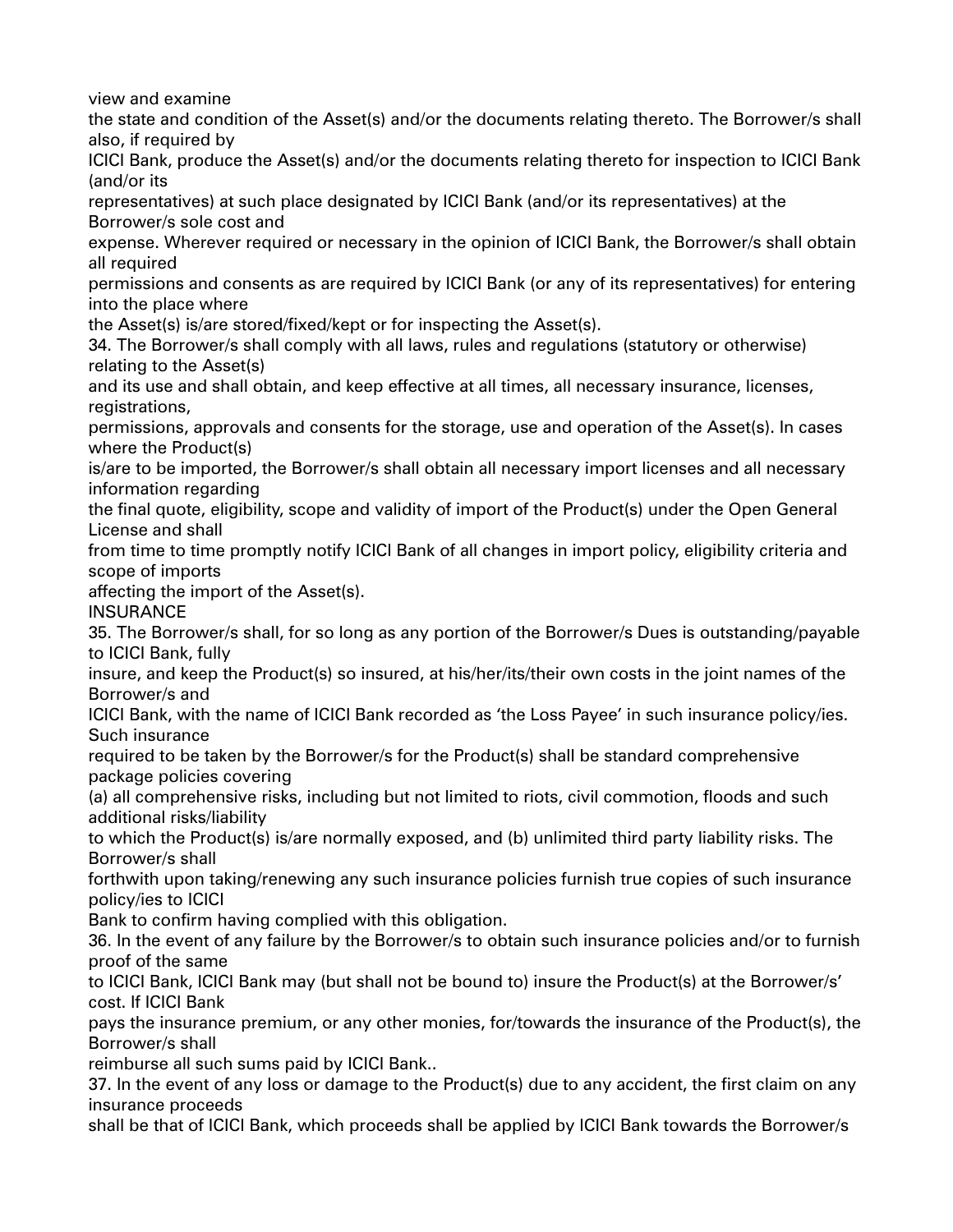Dues in terms hereof or such other manner as deemed fit by ICICI Bank. Further, and in the event of any total loss/damage to the Product(s), if the claim amount settled by the insurance company is less than the total Borrower/s' Dues outstanding and payable by the Borrower/s, the Borrower/s shall immediately pay all the balance outstanding amounts of the Borrower/s' Dues to ICICI Bank. ICICI Bank is irrevocably authorised and entitled at its sole discretion to act on the Borrower/s' behalf, at the Borrower/s sole risk and cost, and to take all necessary steps, actions and proceedings as ICICI Bank deems fit to safeguard its interests: (i) to adjust, settle, compromise or refer to arbitration any dispute arising under or in connection with any insurance and such adjustment, settlement, compromise and any award made on such arbitration shall be valid and binding on the Borrower/s, and (ii) to receive all monies payable under any such insurance or under any claim made thereunder and to give a valid receipt therefor, and apply such proceeds in accordance with the terms hereof or such other manner as deemed fit by ICICI Bank. 38. The Borrower/s shall not be entitled to raise any claim against ICICI Bank in case ICICI Bank chooses not to take any action in relation to the insurance claims or proceedings and/or on the grounds that a larger sum or amount of claims/settlement might or ought to have been received or be entitled to dispute the liability of the Borrower/s for the balance amount of Borrower/s' Dues remaining due after such adjustment. **SECURITY** 39. As security for (a) the due payment/repayment by the Borrower/s of the Borrower/s' Dues and (b) the strict compliance by the Borrower/s with his/her/its/their covenants and obligations under the Loan Terms, the Borrower(s) shall create such security or cause any third parties to create such security on any or all of the Asset(s), or provide such other security as may be stipulated by ICICI Bank, in such form and manner as is satisfactory to ICICI Bank. 40. Security, if any, created by the Borrower/s and/or any other person in favour of ICICI Bank in connection with the repayment of the Borrower/s' Dues shall continue until the full payment of all monies due under/in respect of the Facility. REPRESENTATIONS AND WARRANTIES 41. The entry into, delivery and performance by the Borrower/s of the transactions contemplated by the Loan Terms and the other Transaction Documents do not and shall not conflict with: (a) any law; (b) the constitutional documents, if any, of the Borrower/s; or (c) any document which is binding upon the Borrower/s or on any of its/his/her/their assets. 42. The Borrower/s' Dues shall not be affected, impaired or discharged by winding up / insolvency / death /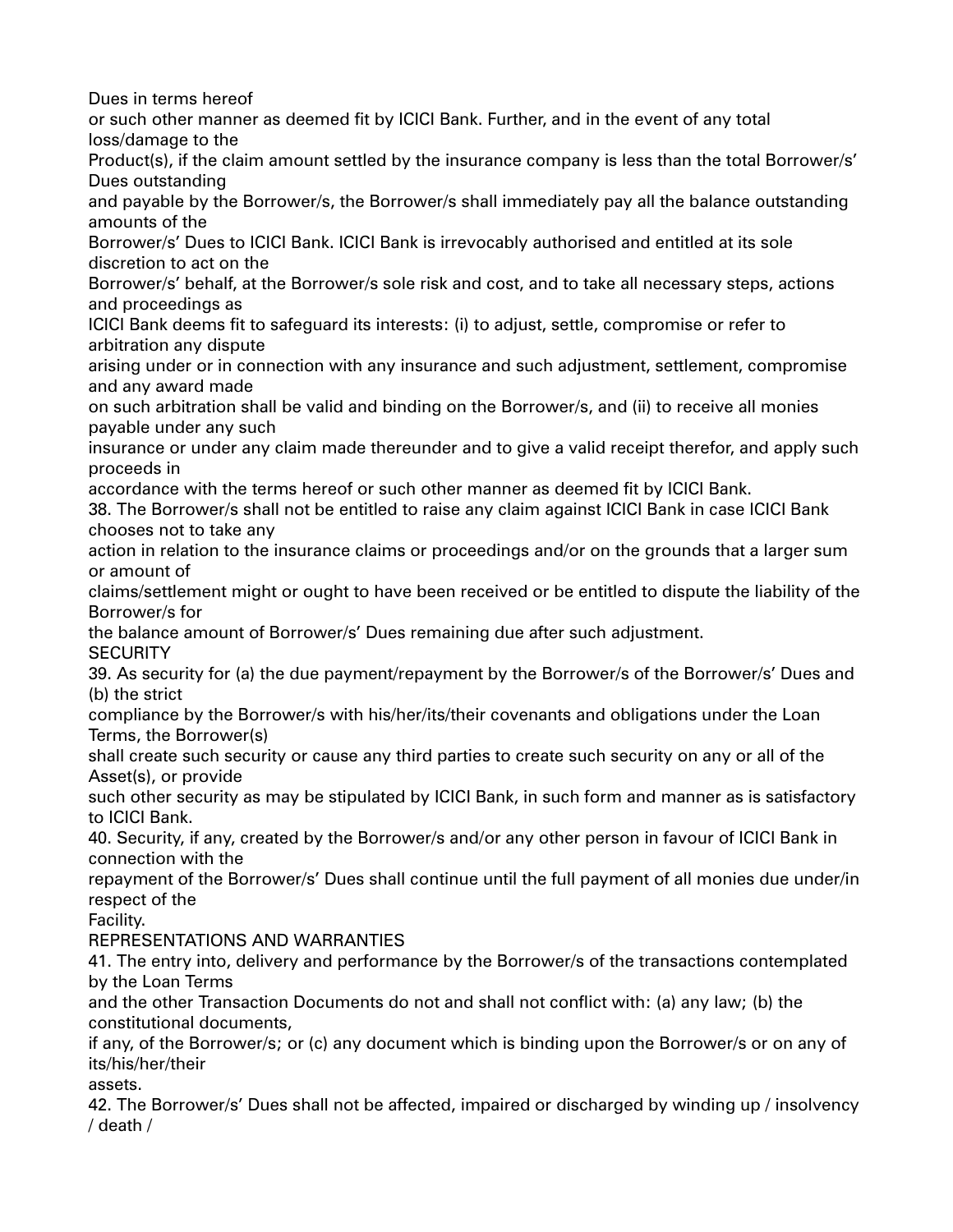dissolution / merger or amalgamation / reconstruction or otherwise of the Borrower/s or take over of the management

or nationalisation of the undertaking of the Borrower/s, as the case may be.

43. Except as disclosed to ICICI Bank in writing or unless otherwise permitted by ICICI Bank, there are no encumbrances

subsisting or in existence on any of the Asset(s).

44. Neither the Borrower nor any director / partner / member, as the case may be, of the Borrower/s has been

declared to be a defaulter/wilful defaulter. The Borrower/s shall not induct a person who is a director/partner/member of an entity identified as defaulter/wilful defaulter. In the event such a person is found to

be a director/partner/member of an entity identified as defaulter/wilful defaulter, the Borrower/s shall take

expeditious and effective steps for removal of such person.

ADDITIONAL COVENANTS

45. The Borrower/s shall:

(i) Promptly notify ICICI Bank of the occurrence of any event or the existence of any circumstances, which constitutes

or results in any declarations, representation, warranty, covenant or condition under the Loan Terms and/or the other

Transaction Documents being or becoming untrue or incorrect in any respect.

(ii) Promptly deliver to ICICI Bank: (a) copies of all documents issued by the Borrower/s to all its creditors (or any

general class of them) at the same time as they are issued; (b) such statements / information / accounts / records /

reports / documents, financial or otherwise, as may be required by ICICI Bank from time to time in relation to the

Facility, the Borrower/s' business and operations, assets etc. within the period specified by ICICI Bank.

(iii) Promptly notify ICICI Bank of any material loss or damage to any of the Asset(s), which the Borrower/s may suffer

due to any event, circumstance or Act of God.

(iv) Promptly notify ICICI Bank of any action or steps taken or legal proceedings started by or against him/her/it in any

court of law for its/his/her/their winding-up, dissolution, insolvency, bankruptcy, administration or re-organisation or

for the appointment of a receiver, administrator, administrative receiver, trustee or similar officer of/over the

Borrower/s or of/over any of his/her/their/its assets.

(v) Promptly notify ICICI Bank of any litigation, arbitration, administrative or other proceedings initiated or threatened

against the Borrower/s or his/her/their/its property or any of the Asset(s).

(vi) Promptly notify ICICI Bank of any circumstances and conditions which have/may have a Material Adverse Effect.

(vii) Promptly, and not later than 7 days from the occurrence of any of the following events, notify ICICI Bank in writing

with full details of the same: (a) death of any of the Borrower/s (or any of its partners/trustees/directors); (b) any

changes, whatsoever, in the constitution and/or the authorised signatory, of the Borrower/s (where the Borrower/s is a

partnership/HUF), (c) any theft or total loss/damage of the Asset(s), and (d) all change/s in the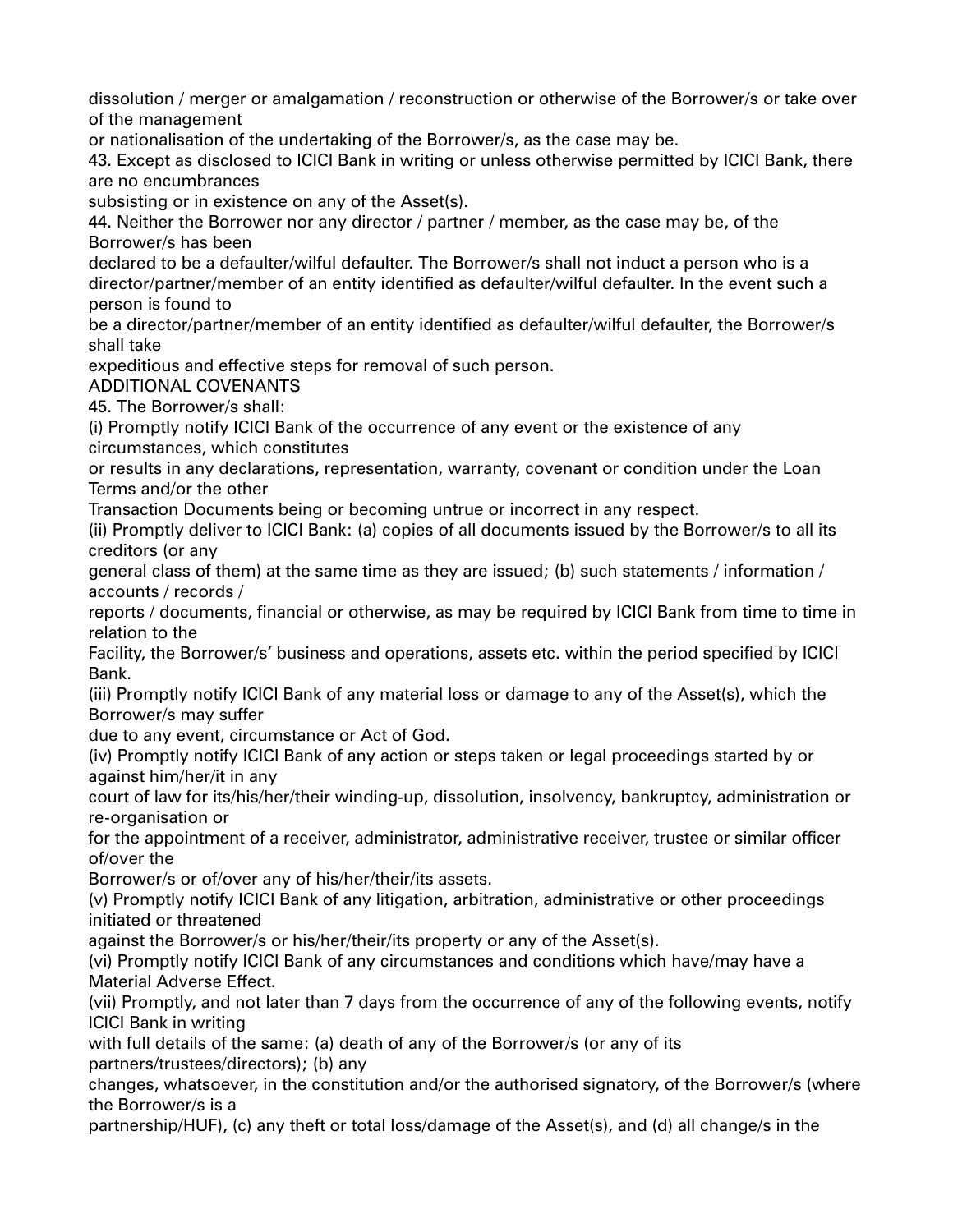location/address of

any of the Borrower/s' office or residence or place of business or of the place where the Asset(s) is/are stored.

(viii) Comply with all laws applicable to or binding on him/her.it/them or his/her/its/their occupation, business and

operations including but not limited to laws relating to protection of the environment.

(ix) Not undertake or permit any merger, de-merger, consolidation, reorganisation, scheme of arrangement or

compromise with its creditors or shareholders or effect any scheme of amalgamation or reconstruction including

creation of any subsidiary or permit any company to become its subsidiary without prior consent of ICICI Bank.

(x) Continue to maintain its/their existence or constitution, corporate or otherwise, and right to carry on its/their

business and operations and ensure that it/they has/have the right and is/are duly qualified to conduct its/their

business and operations as it is conducted in all applicable jurisdictions and obtain and maintain all franchises and

rights necessary and all authorisations, statutory or otherwise required for the conduct of its/their business and

operations in such jurisdictions (including environmental / pollution control clearances).

EVENTS OF DEFAULTS

46. The following acts/events, as set out below, shall each constitute an "Event of Default" by the Borrower/s for the

purposes of the Loan Terms:

i. Default (including, but not limited to, any payment default) has occurred in the performance of any covenant,

condition or agreement on the part of the Borrower/s under the Loan Terms or on the part of any other person.

ii. Breach of any representation, warranty, declaration or confirmation under the Loan Terms or any other Transaction

Document has occurred / been committed and/or the Borrower/s has/have committed any fraud/ failed to submit any

material information as required under the Application Form.

iii. The Borrower/s has, or there is a reasonable apprehension that the Borrower/s has or would, voluntarily or

involuntarily become the subject of proceedings under any bankruptcy or insolvency law, or is voluntarily or

involuntarily dissolved, becomes bankrupt or insolvent or if the Borrower/s has taken or suffered to be taken any

action for his/her/their/its reorganisation, liquidation or dissolution or insolvency or bankruptcy or if a receiver or

liquidator has been appointed or allowed to be appointed of/over all or any part of the Asset(s) and/or any other

properties of the Borrower/s or if an attachment or distraint has been levied on the Asset(s) or the Borrower/s' other

assets or any part thereof or certificate proceedings have been taken or commenced for recovery of any dues from the

Borrower/s or if one or more judgements or decrees have been rendered or entered against the Borrower/s.

iv. Death of the Borrower/s or any one of them or if the Borrower/s ceases or threatens to cease to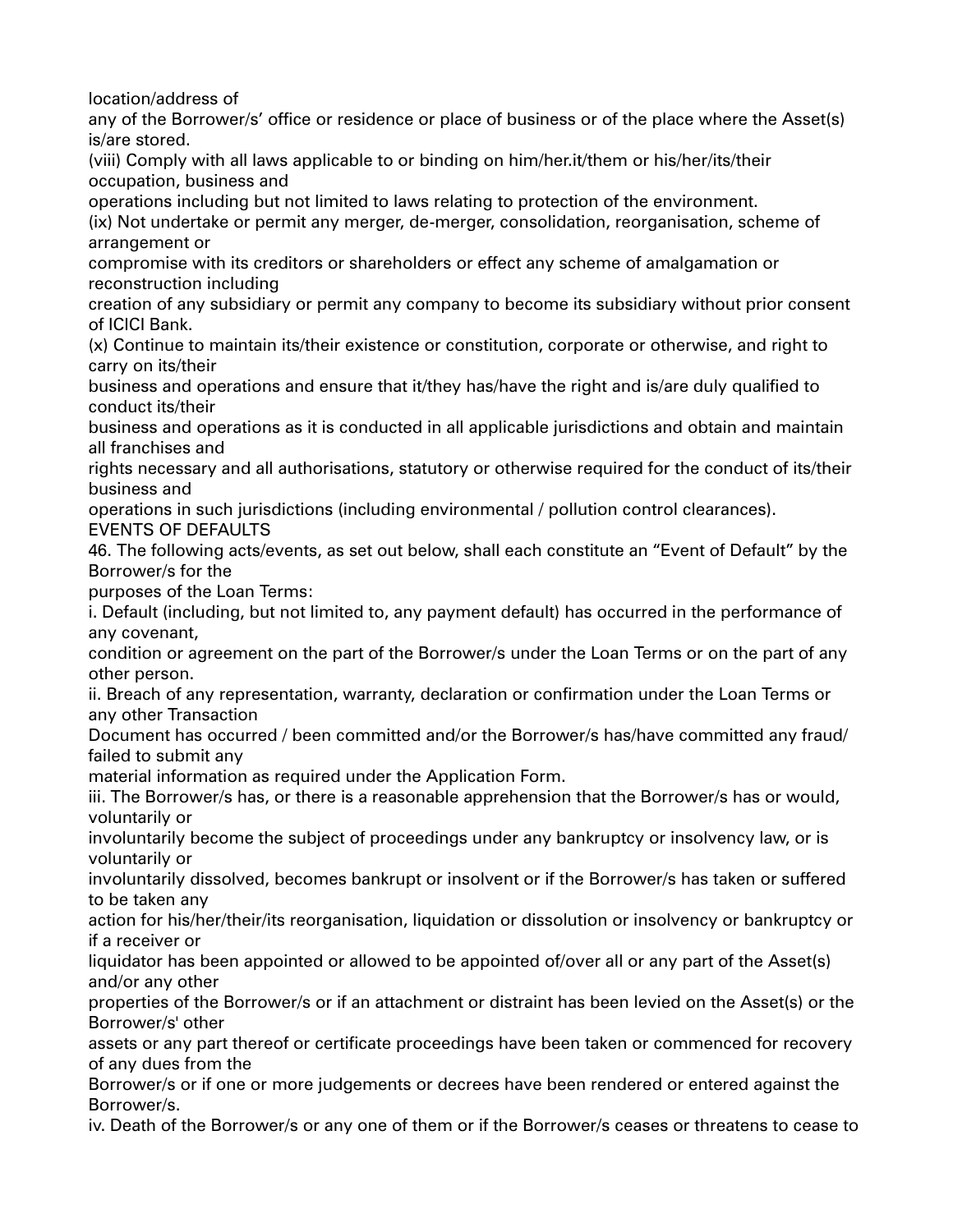carry on any of its

businesses or gives notice of its intention to do so or if all or any part of the assets of the Borrower/s required or

essential for its business or operations are damaged or destroyed or there occurs any change from the date of

submission of the Application in the general nature or scope of the business, operations, management or ownership of

the Borrower/s, which could have a Material Adverse Effect.

v. The Asset(s) is/are (or is/are sought to be) confiscated, attached, taken into custody by any official, authority or

any other person, or made the subject of any execution proceedings.

vi. The Asset(s) is/are endangered/stolen or suffer total loss/damage due to any accident. vii. If the security, if any, for the Facility is in jeopardy or ceases to have effect or becomes illegal, invalid,

unenforceable or otherwise fails or ceases to be in effect.

viii. Any government, governmental authority, agency, official or entity takes or threatens any action: (a) for

dissolution of the Borrower/s, or any action which deprives or threatens to deprive the Borrower/s : (1) from

conducting any of its businesses or carrying out its operations in the manner it is being conducted or carried out, or (2)

of the use of any of its assets; (b) to revoke or terminate or to refuse to provide or renew any authorisation or to

impose onerous conditions on or on the grant or renewal of any authorisation; (c) with a view to regulate, administer,

or limit, or assert any form of administrative control over the rates applied, prices charged or rates of return

achievable, by the Borrower/s in connection with its business, which in each case could have a Material Adverse Effect.

ix. It is or becomes unlawful for the Borrower/s or any person (including ICICI Bank) to perform any of their respective

obligations under the Loan Terms and/or any other Transaction Document.

x. The Borrower/s is unable or has admitted in writing its inability to pay any of its Indebtedness as they mature or

when due.

xi. The Borrower/s commit/s any default under any other agreement with ICICI Bank or any of its group companies.

xii. An event of default howsoever described (or any event which with the giving of notice, lapse of time,

determination of materiality or fulfilment of any other applicable condition or any combination of the foregoing would

constitute an event of default) occurs under any agreement or document relating to any Indebtedness of the

Borrower/s or if any other lenders of the Borrower/s including financial institutions or banks with whom the Borrower/s

has entered into agreements for financial assistance have recalled its/their assistance or any part thereof.

xiii. One or more events, conditions or circumstances (including any change in law) occur or exist, which in the sole

opinion of ICICI Bank, could have a Material Adverse Effect.

47. The Borrower/s shall promptly notify ICICI Bank in writing upon becoming aware of any default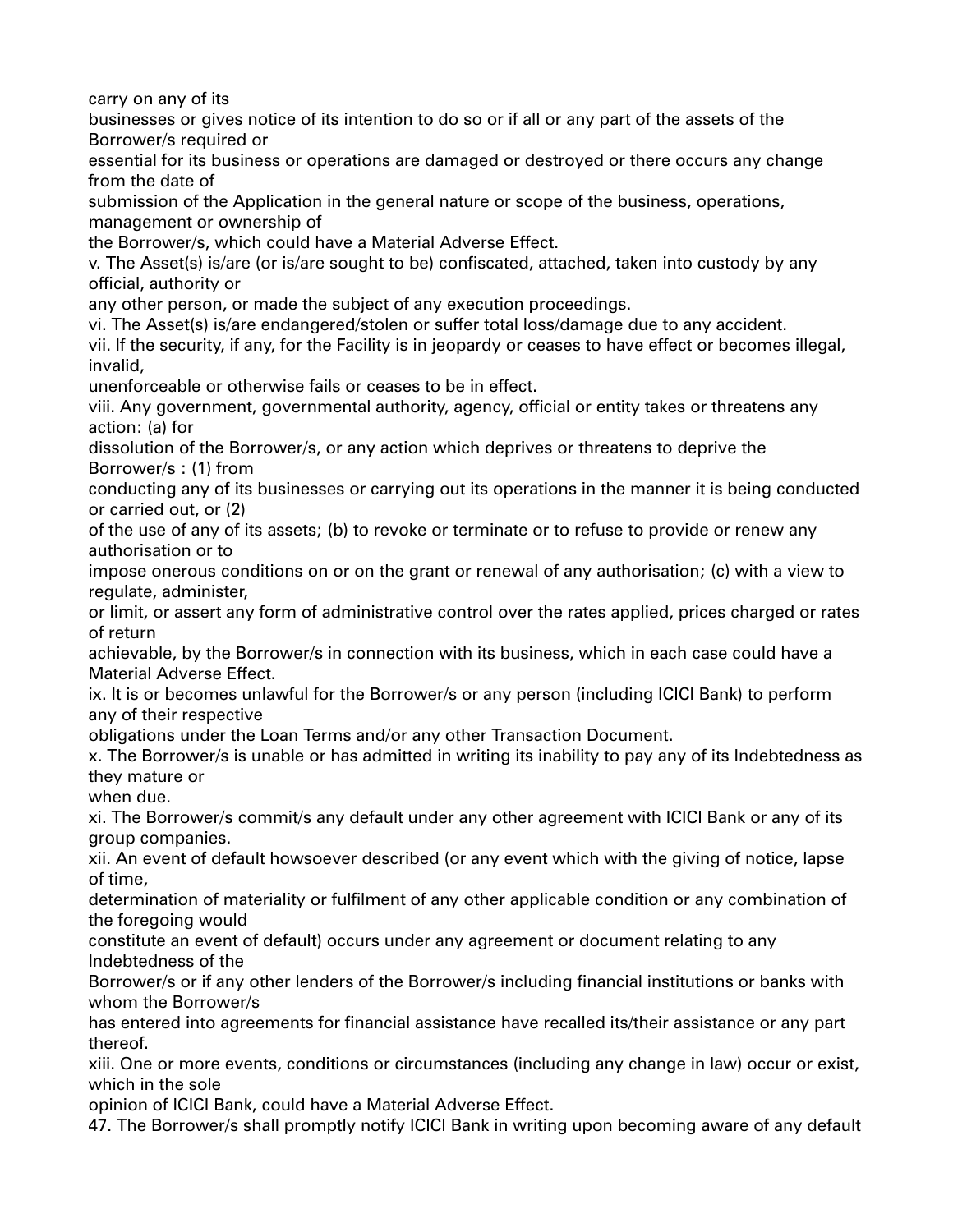and any event which

constitutes (or, with the giving of notice, lapse of time, determination of materiality or satisfaction of other

conditions, would be likely to constitute) an Event of Default and the steps, if any, being taken to remedy it. The

decision of ICICI Bank as to whether or not an Event of Default has occurred shall be final and binding upon the

Borrower/s.

RIGHTS AND REMEDIES OF ICICI BANK

48. On the happening of any of the Events of Default, ICICI Bank may, by a notice in writing to the Borrower/s and

without prejudice to the rights and remedies available to ICICI Bank under the Loan Terms or any other Transaction

Document or otherwise: (a) call upon the Borrower/s to pay all the Borrower/s' Dues in respect of the Facility and

otherwise, and/or (b) declare the security, if any, created in terms of/pursuant to the Loan Terms and / or the other

Transaction Documents to be enforceable, and ICICI Bank, its representatives and/or such other person in favour of

whom such security or any part thereof is created shall have, inter alia, the following rights (notwithstanding anything

to the contrary in the Loan Terms and/or the other Transaction Documents and irrespective of whether the entire

Facility or Borrower/s' Dues has/have been recalled) namely:

i. to enter upon and take possession of the Asset(s) in accordance with the provisions of the Loan Terms; and/or

ii. to transfer or deal with the Asset(s) by way of lease, leave and licence, sale or otherwise in accordance with the

provisions of the Loan Terms.

49. ICICI Bank shall be entitled, at the sole risk and cost of the Borrower/s, to engage one or, more person(s) to collect

the Borrower/s' Dues and/or to enforce any security provided by the Borrower/s, and ICICI Bank may (for such

purposes) furnish to such person(s) such information, facts and figures pertaining to the Borrowers, the security and/or

the Product(s) as ICICI Bank deems fit. ICICI Bank may also delegate to such person(s) the right and authority to

perform and execute all acts, deeds, matters and things connected therewith, or incidental thereto, as ICICI Bank

deems fit.

50. ICICI Bank shall not in any way be liable/responsible, notwithstanding anything to the contrary under any

applicable laws, for any loss, deterioration of or damage to, the Asset(s) on any account whatsoever whilst the same

are in the possession of ICICI Bank or by reason of exercise or non-exercise of any rights and remedies available to ICICI

Bank as aforesaid.

51. If any one (or more) Events of Default shall have occurred, then ICICI Bank shall, in addition to the various rights

and remedies of ICICI Bank referred to in the clauses above, be irrevocably entitled and authorised to contact and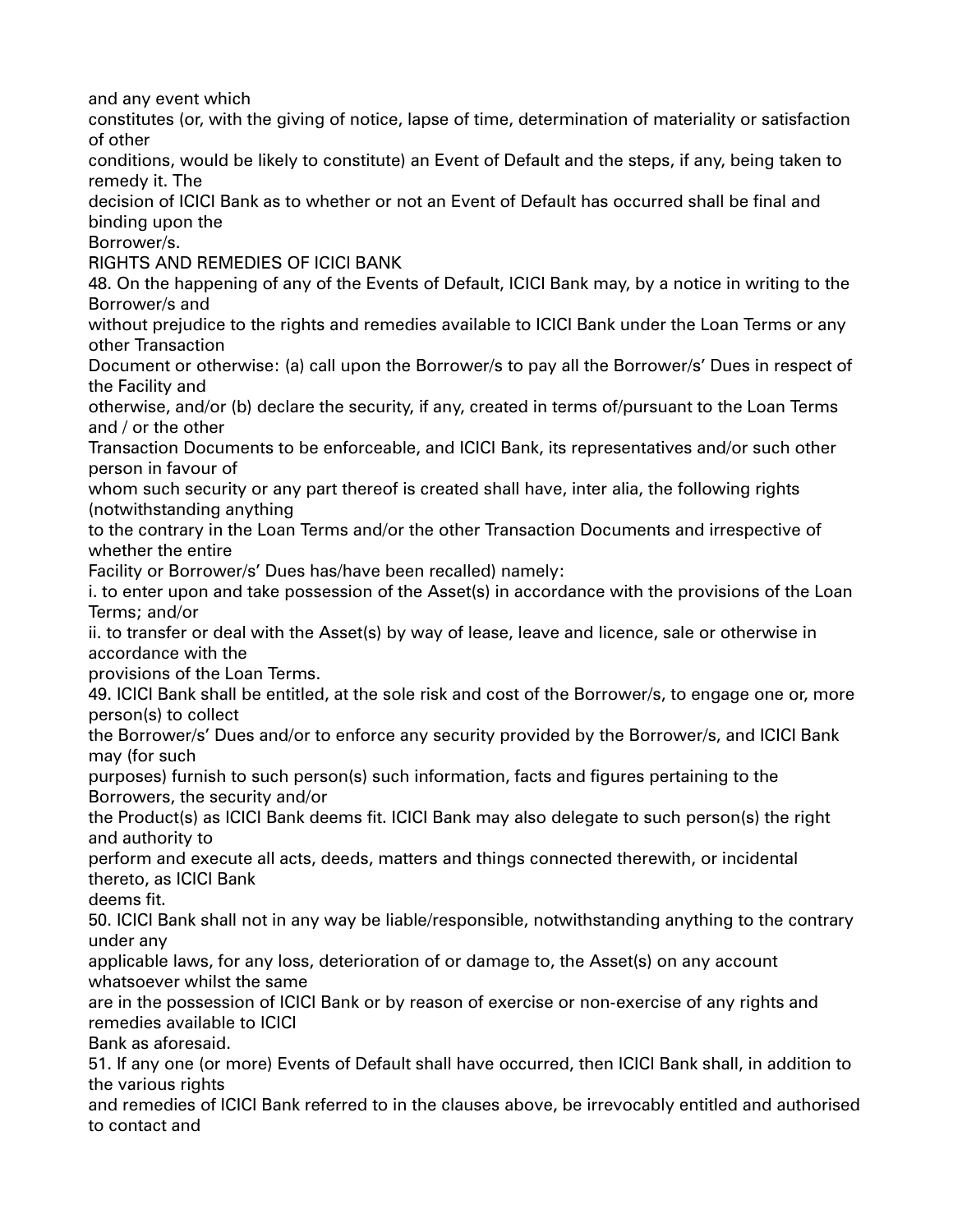require the Borrower/s' employers to make deduction/s from the salary/wages payable by the employer to the

Borrower/s and to remit the same to ICICI Bank until all of the Borrower/s' Dues outstanding from the Borrower/s to

ICICI Bank is/are completely discharged. The deductions shall be of such amounts, and to such extent, as ICICI Bank

may communicate to (and instruct) the Borrower/s' employers. The Borrower/s shall not have, or raise/create, any

objections to such deductions. No law or contract governing the Borrower/s and/or the Borrower/s' employer prevents

or restricts in any manner the aforesaid right of ICICI Bank to require such deduction and payment by the Borrower/s'

employer to ICICI Bank. Provided however that in the event the said amounts so deducted are insufficient to repay the

outstanding Borrower/s' Dues to ICICI Bank in full, the unpaid amounts remaining due to ICICI Bank shall be paid by the

Borrower/s in such manner as ICICI Bank may in its sole discretion decide and the payment shall be made by the

Borrower/s accordingly.

52. In addition to ICICI Bank's various rights as specified in the preceding provisions above, ICICI Bank shall also be

entitled to appoint: (i) any person engaged in technical, management or any other consultancy business to inspect and

examine the working of the Borrower/s and /or the assets including its premises, factories, plants and units and to

report to ICICI Bank; (ii) any Chartered Accountants / Cost Accountants as auditors for carrying out any specific

assignments or to examine the financial or cost accounting system and procedures adopted by the Borrower/s for its

working or as concurrent or internal auditors, or for conducting a special audit of the Borrower/s. 53. In the event the amounts realised from the Asset(s), or otherwise in accordance with the Loan Terms and the other

Transaction Documents, are insufficient to repay the total outstanding Borrower/s' Dues to ICICI Bank in full, the

unpaid amounts remaining due to ICICI Bank shall be immediately payable by the Borrower/s in such manner as ICICI

Bank may in its sole discretion decide and such payment shall be made by the Borrower/s accordingly.

54. Notwithstanding any suspension or termination of the Facility, all rights and remedies of ICICI Bank as per the Loan

Terms and other Transaction Documents shall continue to survive until the receipt by ICICI Bank of the Borrower/s'

Dues in full.

SET-OFF

55 (i) ICICI Bank and its group companies shall have the paramount right of set-off and lien, irrespective of any other

lien or charge, present as well as future on the deposits of any kind and nature (including fixed deposits) held/

balances lying in any accounts of the Borrower/s, whether in single name or joint name(s) and on any monies,

securities, bonds and all other assets, documents and properties held by/ under the control of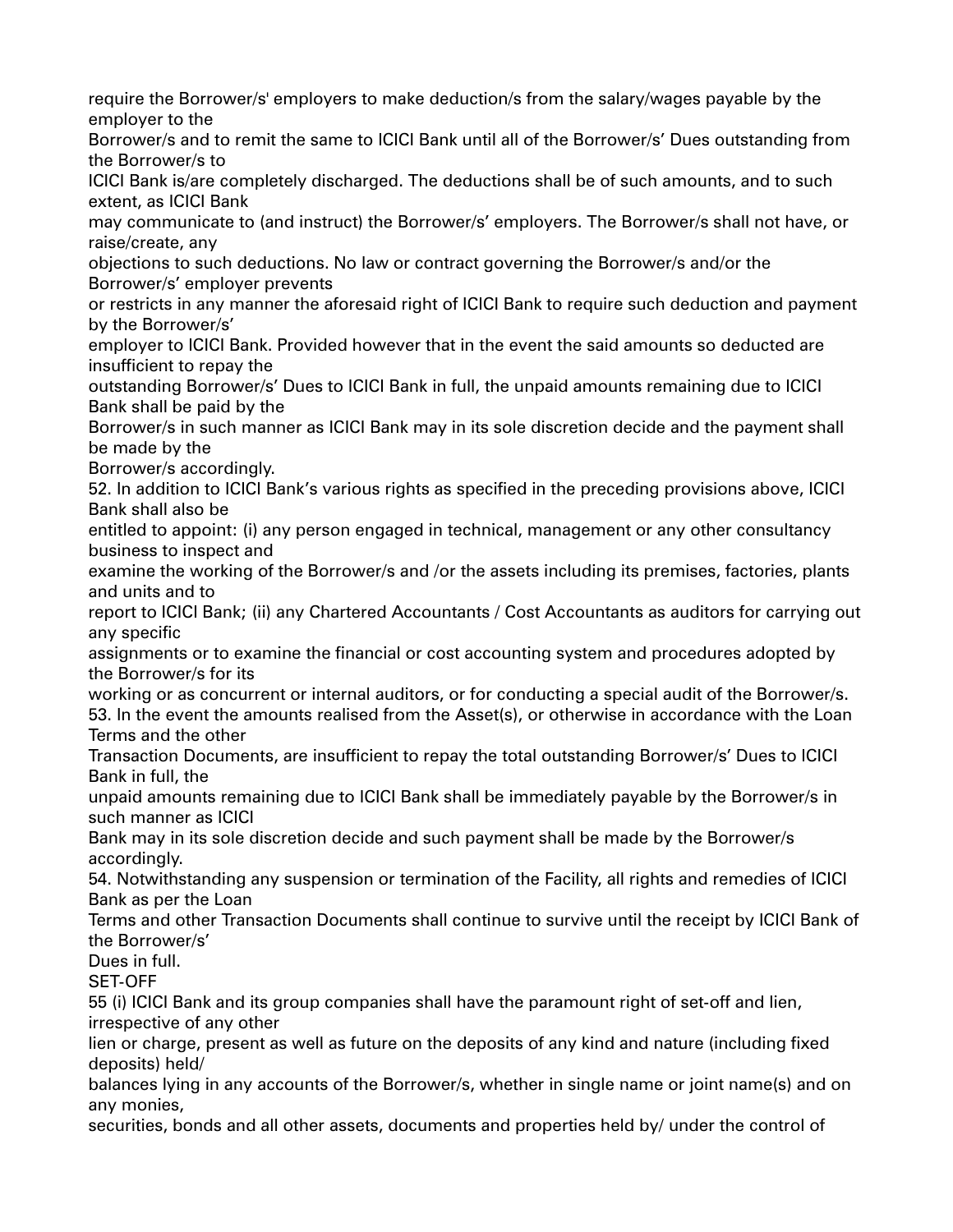ICICI Bank and/or its

group companies (whether by way of security or otherwise pursuant to any contract entered/ to be entered into by the

Borrower/s in any capacity) to the extent of all outstanding dues, whatsoever, arising as a result of any of ICICI Bank's

or its group companies' services extended to and/or used by the Borrower/s and/or as a result of any other facilities

that may be granted by ICICI Bank and/or its group companies to the Borrower/s. ICICI Bank and/ or its group

companies are entitled without any notice to the Borrower/s to settle any indebtedness whatsoever owed by the

Borrower/s to ICICI Bank and/or its group companies, (whether actual or contingent, or whether primary or collateral,

or whether joint and/or several) hereunder or under any other document/ agreement, by adjusting, setting-off any

deposit(s) and/or transferring monies lying to the balance of any account(s) held by the Borrower/s with ICICI Bank

and/or its group companies notwithstanding that the deposit(s)/ balances lying in such account(s) may not be

expressed in the same currency as such indebtedness. ICICI Bank's and its group companies' rights hereunder shall not

be affected by the Borrower/s' bankruptcy, death or winding-up. It shall be the Borrower/s' sole responsibility and

liability to settle all disputes/ objections with any such joint account holders.

(ii) In addition to the above mentioned right or any other right which ICICI Bank and its group companies may at any

time be entitled whether by operation of law, contract or otherwise, the Borrower authorises the Bank: (a) to combine

or consolidate at any time all or any of the accounts and liabilities of the Borrower with or to any branch of ICICI Bank

and/or its group companies; (b) to sell any of the Borrower/s' securities or properties held by the Bank by way of

public or private sale without having to institute any judicial proceeding whatsoever and retain/appropriate from the

proceeds derived there from the total amounts outstanding to ICICI Bank and/or it group companies from the

Borrower/s, including costs and expenses in connection with such sale; and (c) in case of cross currency set-off, to

convert an obligation in one currency to another currency at a rate determined at the sole discretion of ICICI Bank

and/or its group companies.

MISCELLANEOUS

56. The Borrower/s' Dues or the security, if any, created in favour of ICICI Bank, shall not be revoked or

cancelled or affected by the death, dissolution, insolvency or winding up of the Borrower/s or any third party, and

ICICI Bank shall, so long as the whole (or any part) of the Borrower/s' Dues remains outstanding/payable to ICICI Bank,

be entitled to take possession of, and sell, lease, hire, transfer and/or to otherwise act/deal with respect to the

Asset(s) and to act upon and enforce all of its rights pursuant to, and in accordance with, the Loan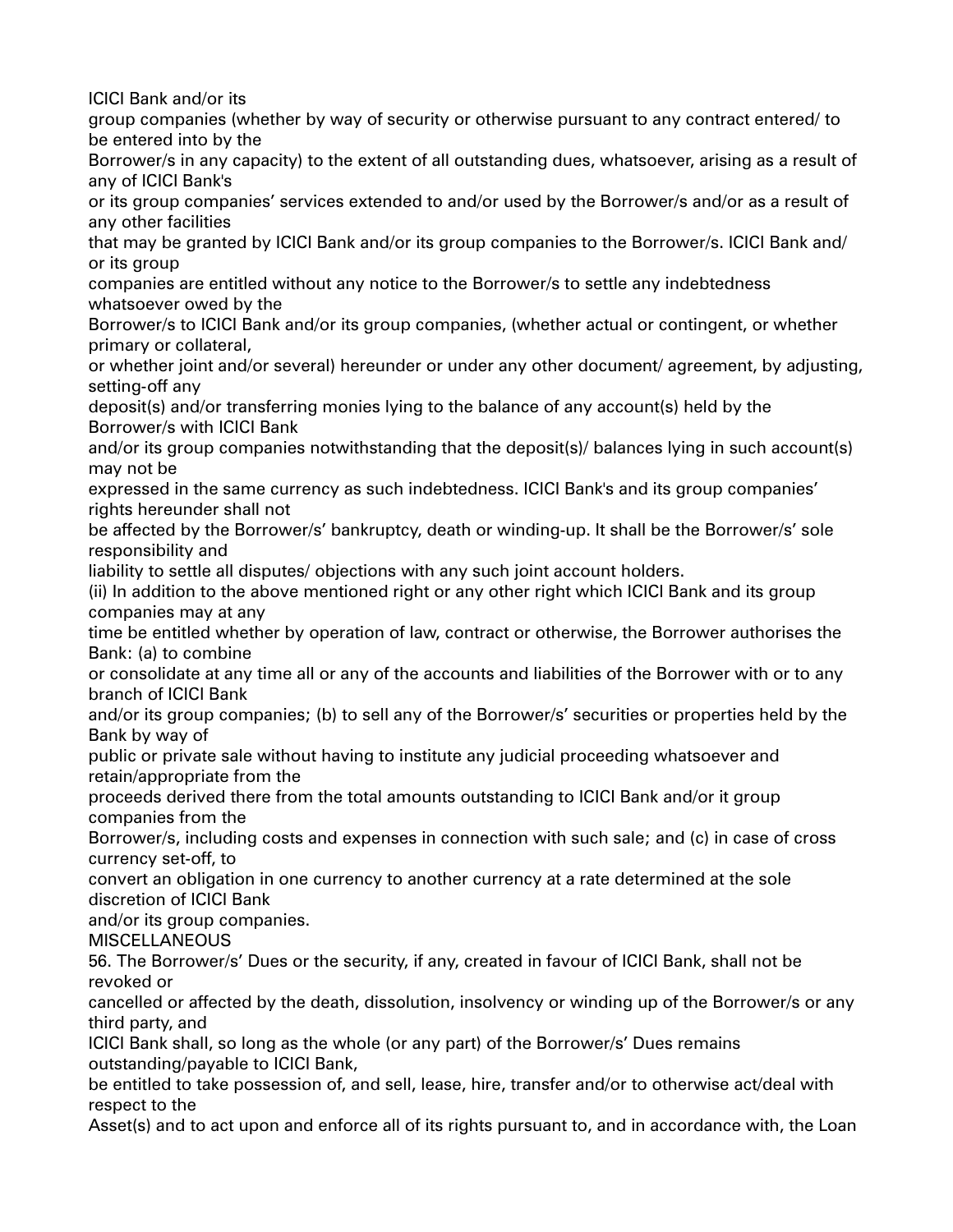Terms and the

Transaction Documents executed by the Borrower/s and/or any other persons to/in favour of ICICI Bank.

57. The entries made in the accounts / account books / records of ICICI Bank maintained in accordance with its usual

practice and in compliance with the statutory requirements and/or any statement signed by a designated officer of

ICICI Bank with respect to the Borrower/s' Dues, shall be final and binding on the Borrower/s. Such entries and/or

statements shall be conclusive evidence of the existence and amount of outstanding obligations of the Borrower/s as

therein recorded in respect of the Facility and the Borrower/s' Dues.

58. In case ICICI Bank takes possession of the Asset(s) or recalls the Facility upon/after the occurrence of an Event of

Default, and the Borrower/s requests ICICI Bank to accept part payment/s of the Borrower/s' Dues and to permit the

Borrower/s to continue repaying the Instalments in future and to take redelivery of the Asset(s) from ICICI Bank's (or

its representatives), ICICI Bank may entertain/accept such requests upon such further terms and conditions as ICICI

Bank may think fit and proper in its sole discretion. Any decision taken by ICICI Bank not to allow such request/s of the

Borrower/s shall be final and binding on the Borrower/s.

59. All notices or other communications under or in connection with the Borrower/s' Dues and/or the Loan Terms shall

be given in writing and, unless otherwise stated may be made by letter or facsimile. Any such notice or other

communication will be deemed to be effective: (i) if sent by letter, when delivered personally or if dispatched by post,

when recall of the letter is outside the control of the sender; and (ii) if sent by facsimile, when sent (on receipt of a

confirmation to the correct facsimile number). Provided, however, that no notice or communication to ICICI Bank shall

be effective unless actually received and acknowledged by ICICI Bank. Notices or communication may be made to: (i)

the Borrower/s' address or facsimile number to which notices are to be sent (as specified in the Application Form), and

(ii) ICICI Bank's zonal / regional /branch office address or facsimile number (as specified in the Application Form), or

to such other address or facsimile number as may be designated by the Borrower/s and ICICI Bank in writing to each

other. In the event of any failure by the Borrower/s to notify ICICI Bank in writing of any changes in his/her/their

contact address or details, service of a notice/ correspondence to the address specified in the Application Form or last

given by the Borrower/s shall be deemed to be proper and sufficient service on the Borrower/s irrespective of whether

or not such notice shall be returned "unserved" to ICICI Bank.

60. The Borrower/s shall not assign or transfer all or any of its rights, benefits or obligations under the Loan Terms

without the approval of ICICI Bank. ICICI Bank may, at any time, assign or transfer all or any of its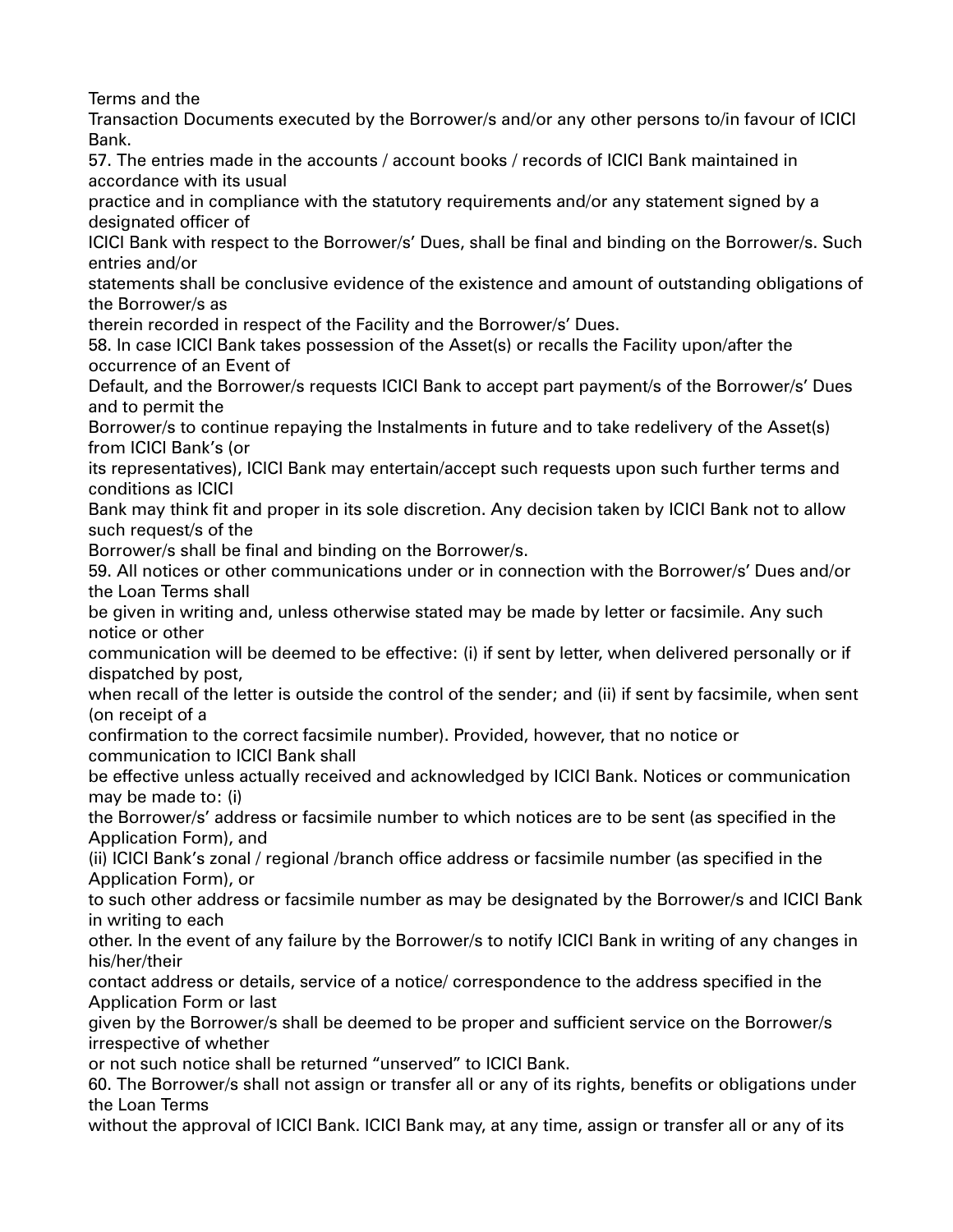rights, benefits and

obligations under the Loan Terms and the other Transaction Documents. Notwithstanding any such assignment or

transfer, the Borrower/s shall, unless otherwise notified by ICICI Bank, continue to make all payments under the Loan

Terms to ICICI Bank and all such payments when made to ICICI Bank shall constitute a full discharge to the Borrower/s

from all its liabilities in respect of such payments.

61. Without prejudice to the aforesaid provisions of clause 60, ICICI Bank may (at its sole discretion), without notice to

the Borrower/s, share the credit risk of the whole or a part of the Facilities with any other person by way of

participation. Notwithstanding such participation, all rights, title, interests, special status and other benefits and

privileges enjoyed or conferred upon or held by ICICI Bank under the Loan Terms and the other Transaction Documents

shall remain valid, effective and enforceable by ICICI Bank on the same terms and conditions and the Borrower/s shall

continue to discharge in full all its obligations under the Loan Terms and the other Transaction Documents to ICICI

Bank. The Borrower/s shall not have and shall not claim any privity of contract with such person on account of any

reason whatsoever.

62. Any provision of the Loan Terms or any other Transaction Document, which is prohibited or unenforceable in any

jurisdiction shall, as to such jurisdiction, be ineffective to the extent of the prohibition or unenforceability but that

shall not invalidate the remaining provisions of the Loan Terms or such other Transaction Document or affect such

provision in any other jurisdiction.

63. No delay in exercising or omission to exercise any right, power or remedy accruing to ICICI Bank upon any default

or otherwise under the Loan Terms or the other Transaction Documents shall impair any such right, power or remedy or

shall be construed to be a waiver thereof or any acquiescence in such default, nor shall the action or inaction of ICICI

Bank in respect of any default or any acquiescence by it in any default, affect or impair any right, power or remedy of

ICICI Bank in respect of any other default. The rights of ICICI Bank under the Loan Terms and the other Transaction

Documents may be exercised as often as necessary, are cumulative and not exclusive of their rights under the general

law and may be waived only in writing and specifically and at ICICI Bank's sole discretion.

64. All legal action/s and/or proceedings arising out of/in connection with the Loan Terms, the Transaction Documents

and the Assets, shall be brought in/before the courts or tribunals at Mumbai in India and the Borrower/s irrevocably

submit/s himself/herself/itself/ themselves to the jurisdiction of such courts and tribunals. ICICI Bank may, however,

in its absolute discretion commence any legal action or proceedings arising out of (or in connection) with any of the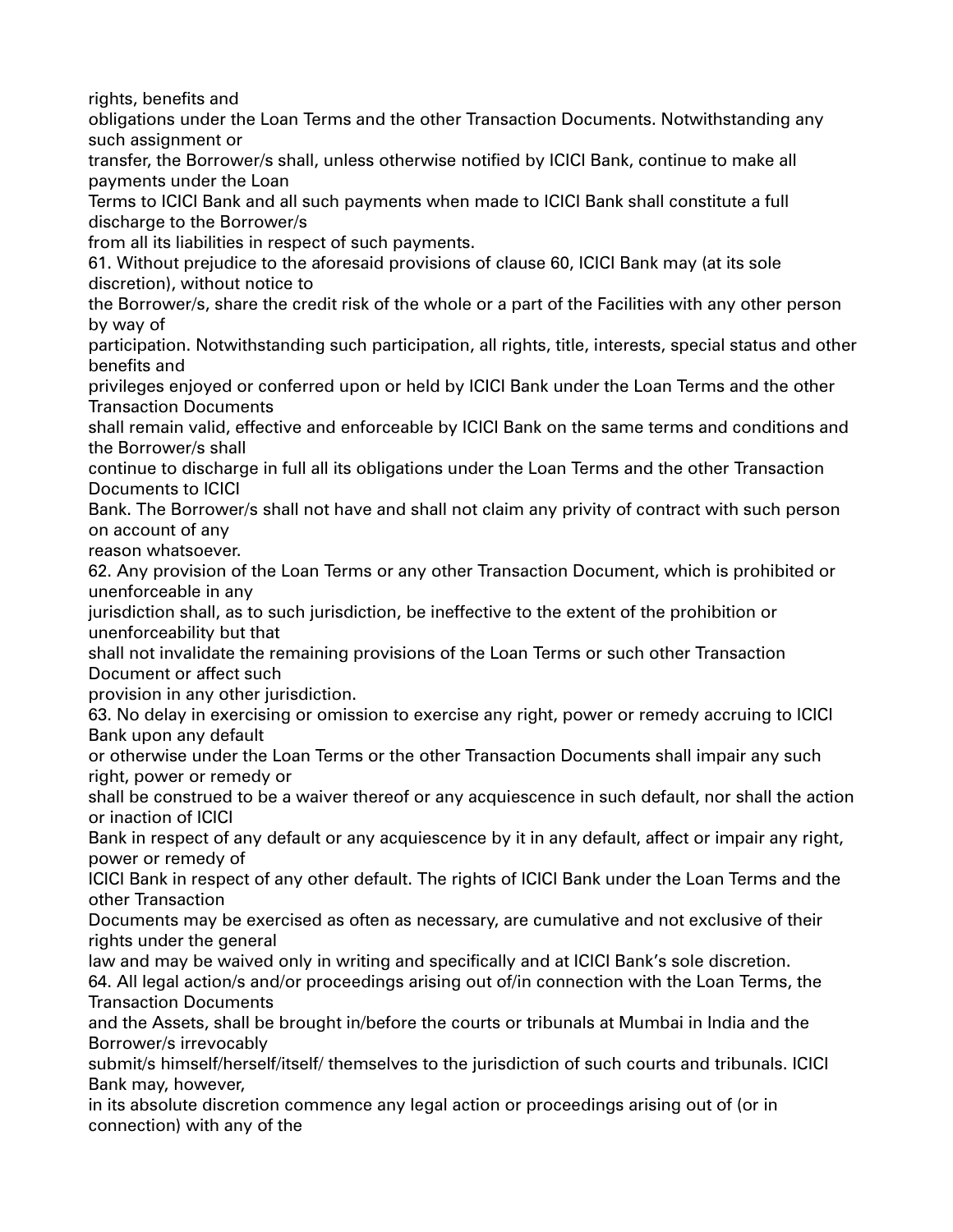above in any other court, tribunal or other appropriate forum, and the Borrower/s shall not object to such jurisdiction.

65. The Facility, Loan Terms and the other Transaction Documents shall (unless otherwise specified in the Application

Form or any such Transaction Document) be governed by and construed in accordance with the laws of India.

66. ICICI Bank shall, as it may deem appropriate and necessary, be entitled to disclose all or any: (i) information and

data relating to the Borrower/s; (ii) information or data relating to the Facility, Loan Terms, Transaction Documents

and/or any other securities furnished by the Borrower/s in favour of ICICI Bank; (iii) obligations assumed / to be

assumed by the Borrower/s in relation to the Facility under the Loan Terms, the Transaction Documents or any other

securities furnished by the Borrower/s for any other credit facility granted / to be granted by ICICI Bank; (iv) default,

if any, committed by the Borrower/s in discharge of the aforesaid obligations, to the Credit Information Bureau (India)

Limited ("CIBIL") and any other agency authorised in this behalf by the RBI. CIBIL and / or any other agency so

authorised may use and/or process the aforesaid information and data disclosed by ICICI Bank in any manner as

deemed fit by them. CIBIL and / or any other agency so authorised may furnish for consideration, the processed

information and data or products thereof prepared by them, to ICICI Bank / financial institutions and other credit

grantors or registered users, as may be specified by RBI in this behalf. All information and data furnished by the

Borrower/s to ICICI Bank from time to time shall be true and correct.

67. In case the Borrower/s commits any default in payment or repayment of principal amount of the Facility or

interest/charges due thereon, ICICI Bank and/or the Reserve Bank of India ("RBI") will have an unqualified right to

disclose or publish the details of such default along with the name of the Borrower/s and/or its directors/partners/coapplicants,

as applicable, as defaulters in such manner and through such media as ICICI Bank and/or RBI may, in their

absolute discretion, think fit.

68. The Borrower/s' liability for repayment of the Borrower/s' Dues shall, in cases where more than one Borrower

have jointly applied for the Facility, be joint and several irrespective of whether or not the Product(s) is/are jointly

registered in the names of all the Borrower/s. Where the Borrower/s is an individual doing business as a sole

proprietary concern, the Borrower/s shall be solely responsible for the liabilities of the aforesaid concern and will be

personally liable for making repayment / payments of all amounts in respect of the Facility to ICICI Bank.

69. ICICI Bank has the absolute discretion to amend or supplement any of the Loan Terms at any time and will

endeavour to give prior notice of fifteen days by email or put up on the website as the case may